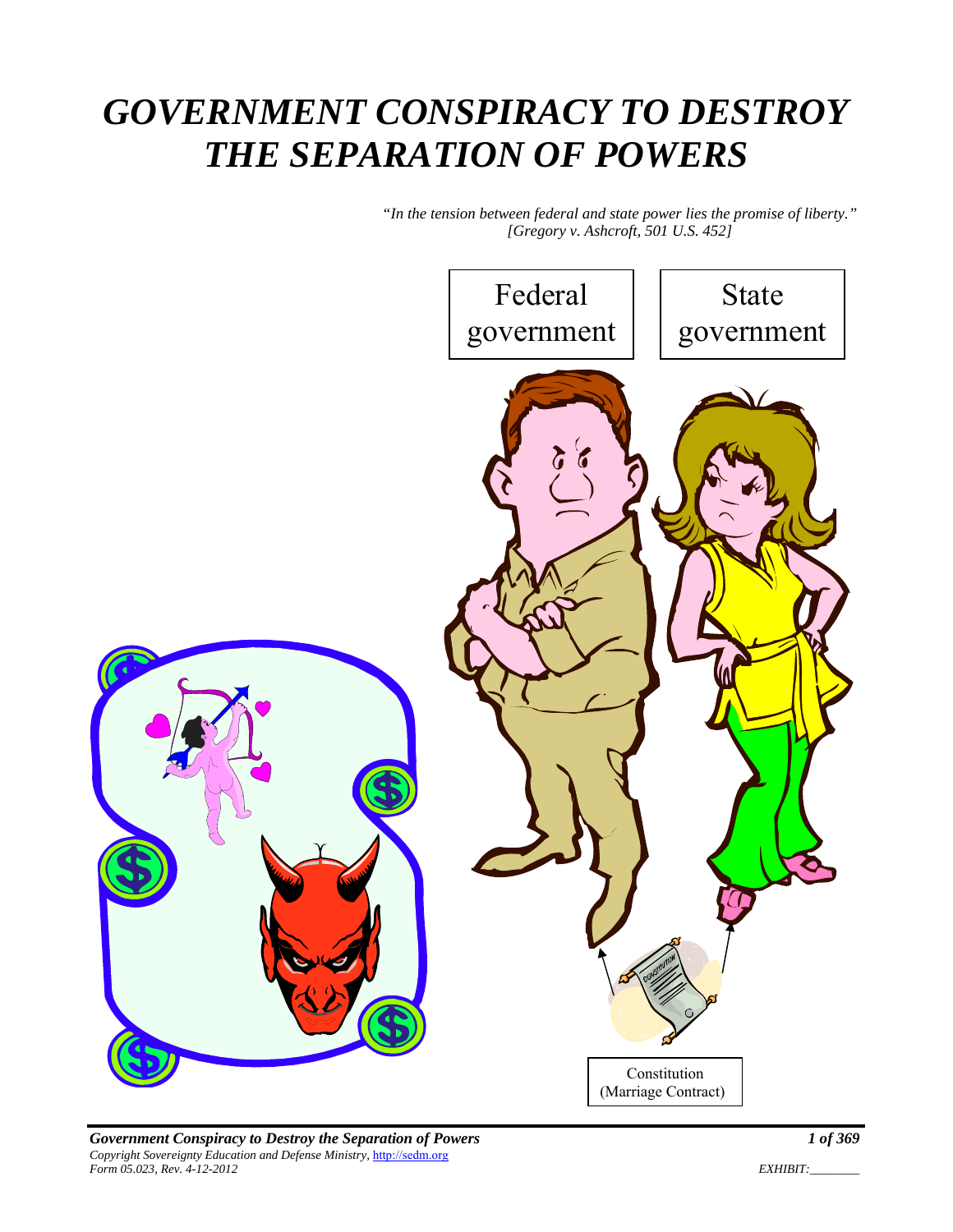# *DEDICATION*

*"And I heard another voice from heaven [God] saying, 'Come out of her [Babylon the Great Harlot, a democratic, rather than republican, state full of socialist non-believers], my people [Christians], lest you share in her sins, and lest you receive of her plagues.'" [Revelation 18:4, Bible, NKJV]* 

*\_\_\_\_\_\_\_\_\_\_\_\_\_\_\_\_\_\_\_\_\_\_\_\_\_\_\_\_\_\_\_\_\_\_\_\_\_\_\_\_\_\_\_\_\_\_\_\_\_\_\_\_\_\_\_\_\_\_\_\_\_\_\_\_\_\_\_\_\_\_\_\_\_\_\_\_\_\_\_\_*

*\_\_\_\_\_\_\_\_\_\_\_\_\_\_\_\_\_\_\_\_\_\_\_\_\_\_\_\_\_\_\_\_\_\_\_\_\_\_\_\_\_\_\_\_\_\_\_\_\_\_\_\_\_\_\_\_\_\_\_\_\_\_\_\_\_\_\_\_\_\_\_\_\_\_\_\_\_\_\_\_*

*"And have no fellowship [or association] with the unfruitful works of [government] darkness, but rather reprove [rebuke and expose] them." [Eph. 5:11, Bible, NKJV]* 

*"Come out from among them [the unbelievers and government idolaters] And be separate, says the Lord. Do not touch what is unclean, And I will receive you. I will be a Father to you, And you shall be my sons and daughters, Says the Lord Almighty." [2 Corinthians 6:17-18, Bible, NKJV]* 

*"Where do wars and fights come from among you? Do they not come from your desires for pleasure [unearned money from the government] that war in your members [and your democratic governments]? You lust [after other people's money] and do not have. You murder [the unborn to increase your standard of living] and covet [the unearned] and cannot obtain [except by empowering your government to STEAL for you!]. You fight and war [against the rich and the nontaxpayers to subsidize your idleness]. Yet you do not have because you do not ask [the Lord, but instead ask the deceitful government]. You ask and do not receive, because you ask amiss, that you may spend it on your pleasures. Adulterers and adulteresses! Do you not know that friendship with the world [or the governments of the world as a "citizen", "resident", "taxpayer"] is enmity with God? Whoever therefore wants to be a friend of the world [or the governments of the world] makes himself an enemy of God."* 

*\_\_\_\_\_\_\_\_\_\_\_\_\_\_\_\_\_\_\_\_\_\_\_\_\_\_\_\_\_\_\_\_\_\_\_\_\_\_\_\_\_\_\_\_\_\_\_\_\_\_\_\_\_\_\_\_\_\_\_\_\_\_\_\_\_\_\_\_\_\_\_\_\_\_\_\_\_\_\_\_*

*[James 4:4, Bible, NKJV]* 

*"And I saw the beast, the kings [heathen political rulers and the unbelieving socialist democratic majorities who control them] of the earth [controlled by Satan], and their armies, gathered together to make war against Him [God] who sat on the horse and against His army."* 

*\_\_\_\_\_\_\_\_\_\_\_\_\_\_\_\_\_\_\_\_\_\_\_\_\_\_\_\_\_\_\_\_\_\_\_\_\_\_\_\_\_\_\_\_\_\_\_\_\_\_\_\_\_\_\_\_\_\_\_\_\_\_\_\_\_\_\_\_\_\_\_\_\_\_\_\_\_\_\_\_*

*\_\_\_\_\_\_\_\_\_\_\_\_\_\_\_\_\_\_\_\_\_\_\_\_\_\_\_\_\_\_\_\_\_\_\_\_\_\_\_\_\_\_\_\_\_\_\_\_\_\_\_\_\_\_\_\_\_\_\_\_\_\_\_\_\_\_\_\_\_\_\_\_\_\_\_\_\_\_\_\_*

*[Revelation 19:19, Bible, NKJV]*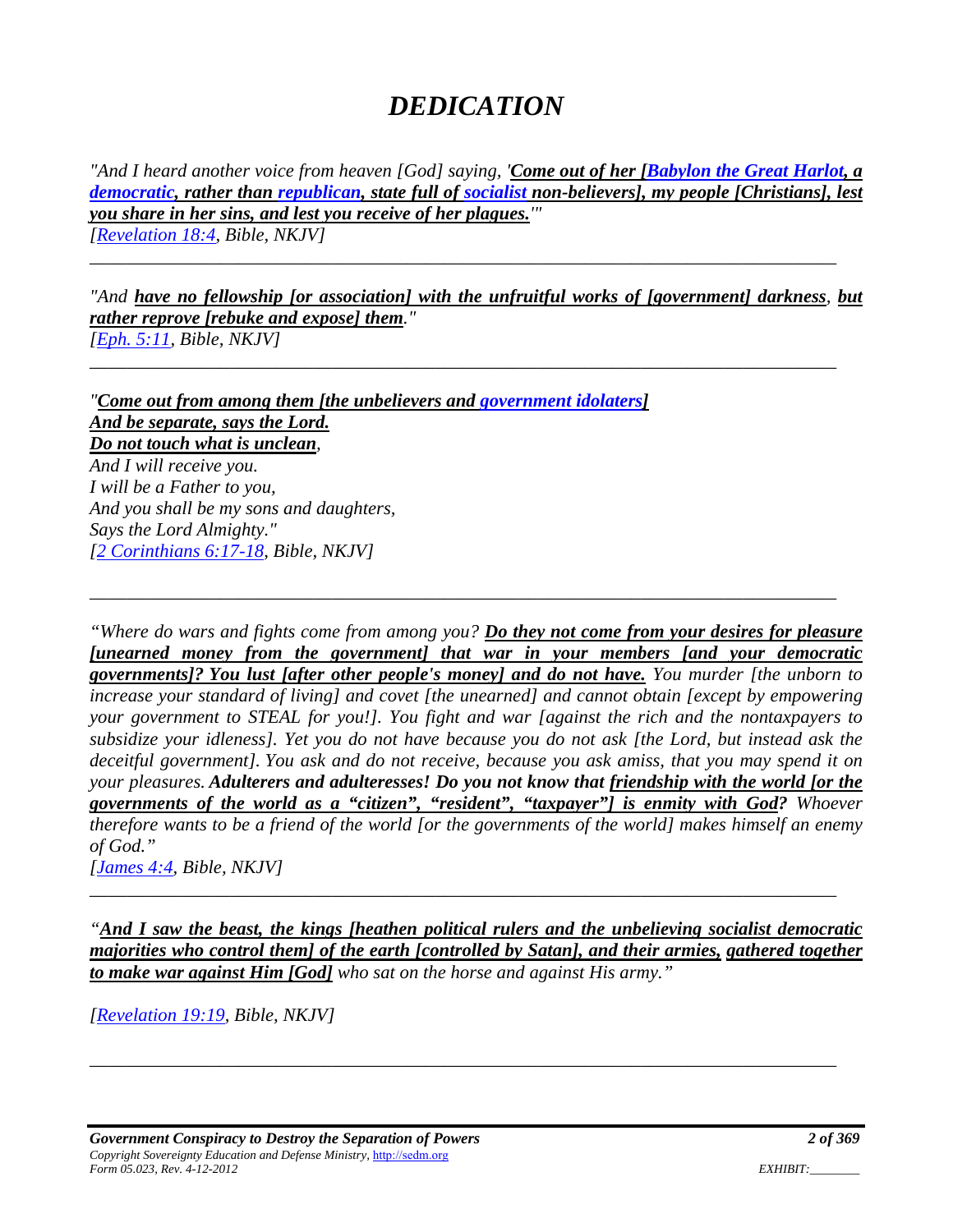*"You shall not make for yourself a carved image—any likeness of anything [a legal "person", which is a LIKENESS or an EFFIGY of a "human being"] that is in heaven above [your body is a temple and a church per 1 Cor. 6:19], or that is in the earth beneath, or that is in the water under the earth; you shall not bow down to them nor serve them [as PUBLIC OFFICERS]. For I, the LORD your God, am a jealous God, visiting the iniquity of the fathers upon the children to the third and fourth generations of those who hate Me, but showing mercy to thousands, to those who love Me and keep My commandments." [Exodus 20:4-6, Bible, NKJV]* 

*"You shall make no covenant [contract or franchise] with them [foreigners, pagans], nor with their [pagan government] gods [laws or judges]. They shall not dwell in your land [and you shall not dwell in theirs by becoming a "resident" or domiciliary in the process of contracting with them], lest they make you sin against Me [God]. For if you serve their [government] gods [under contract or agreement or franchise], it will surely be a snare to you." [Exodus 23:32-33, Bible, NKJV]* 

*\_\_\_\_\_\_\_\_\_\_\_\_\_\_\_\_\_\_\_\_\_\_\_\_\_\_\_\_\_\_\_\_\_\_\_\_\_\_\_\_\_\_\_\_\_\_\_\_\_\_\_\_\_\_\_\_\_\_\_\_\_\_\_\_\_\_\_\_\_\_\_\_\_\_\_\_\_\_\_\_*

*"I [God] brought you up from Egypt [slavery] and brought you to the land of which I swore to your fathers; and I said, 'I will never break My covenant with you. And you shall make no covenant [contract or franchise or agreement of ANY kind] with the inhabitants of this [corrupt pagan] land; you shall tear down their [man/government worshipping socialist] altars.' But you have not obeyed Me. Why have you done this?* 

*\_\_\_\_\_\_\_\_\_\_\_\_\_\_\_\_\_\_\_\_\_\_\_\_\_\_\_\_\_\_\_\_\_\_\_\_\_\_\_\_\_\_\_\_\_\_\_\_\_\_\_\_\_\_\_\_\_\_\_\_\_\_\_\_\_\_\_\_\_\_\_\_\_\_\_\_\_\_\_\_*

*"Therefore I also said, 'I will not drive them out before you; but they will become as thorns [terrorists and persecutors] in your side and their gods will be a snare [slavery!] to you.'"* 

*So it was, when the Angel of the LORD spoke these words to all the children of Israel, that the people lifted up their voices and wept. [Judges 2:1-4, Bible, NKJV]*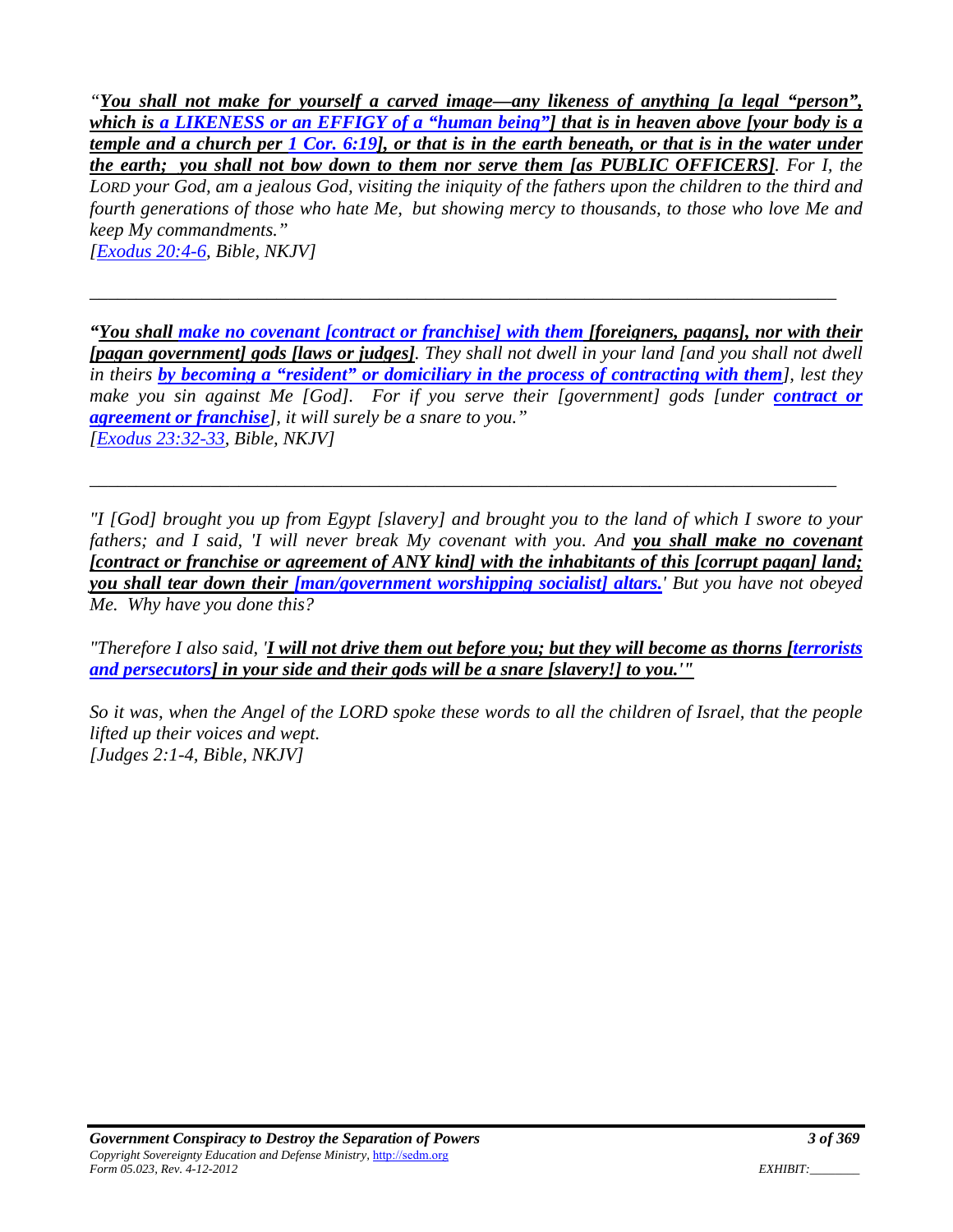## **TABLE OF CONTENTS**

| 1                       |                                                                                  |                                                                                                         |  |
|-------------------------|----------------------------------------------------------------------------------|---------------------------------------------------------------------------------------------------------|--|
| 2                       |                                                                                  |                                                                                                         |  |
| 3                       |                                                                                  |                                                                                                         |  |
| $\overline{\mathbf{4}}$ |                                                                                  |                                                                                                         |  |
|                         | 4.1                                                                              |                                                                                                         |  |
|                         | 4.2                                                                              |                                                                                                         |  |
|                         | 4.3                                                                              |                                                                                                         |  |
|                         | 4.4                                                                              |                                                                                                         |  |
| 5                       |                                                                                  | Thomas Jefferson's Warnings and Predictions Concerning the Destruction of the                           |  |
|                         |                                                                                  |                                                                                                         |  |
| 6                       |                                                                                  |                                                                                                         |  |
|                         | 6.1                                                                              |                                                                                                         |  |
|                         | 6.2                                                                              |                                                                                                         |  |
|                         | 6.3                                                                              |                                                                                                         |  |
|                         | 6.4                                                                              | The purpose and foundation of de jure government: Protection of EXCLUSIVELY PRIVATE rights 95           |  |
|                         | 6.5                                                                              | All PUBLIC/GOVERNMENT law attaches to government territory, all PRIVATE law attaches to your right to   |  |
|                         |                                                                                  |                                                                                                         |  |
|                         | 6.6                                                                              | The Ability to Regulate Private Rights and Private Conduct is Repugnant to the Constitution  103        |  |
|                         | 6.7                                                                              |                                                                                                         |  |
|                         | 6.8<br>6.9                                                                       | Unlawful methods abused by government to convert PRIVATE property to PUBLIC property115                 |  |
|                         | 6.10                                                                             |                                                                                                         |  |
|                         | 6.11                                                                             |                                                                                                         |  |
| 7                       |                                                                                  |                                                                                                         |  |
|                         | 7.1                                                                              |                                                                                                         |  |
|                         | 7.2                                                                              |                                                                                                         |  |
|                         | 7.3                                                                              |                                                                                                         |  |
|                         | 7.4                                                                              |                                                                                                         |  |
|                         | 7.5                                                                              |                                                                                                         |  |
| 8                       | How separation of powers is generally broken down between states and the federal |                                                                                                         |  |
|                         |                                                                                  |                                                                                                         |  |
|                         | 8.1                                                                              |                                                                                                         |  |
|                         | 8.2                                                                              |                                                                                                         |  |
|                         |                                                                                  |                                                                                                         |  |
|                         | 8.4                                                                              | Corporatization and Enfranchisement of the Government: Destruction of the Separation between what is    |  |
|                         |                                                                                  |                                                                                                         |  |
| 9                       |                                                                                  | Government Franchises: main vehicle for destroying the separation of powers161                          |  |
|                         | 9.1                                                                              |                                                                                                         |  |
|                         | 9.2                                                                              |                                                                                                         |  |
|                         | 9.3<br>9.4                                                                       |                                                                                                         |  |
|                         | 9.5                                                                              |                                                                                                         |  |
|                         | 9.6                                                                              | How franchises are stealthily introduced and propagated by a corrupted government within jurisdictions  |  |
|                         |                                                                                  |                                                                                                         |  |
|                         | 9.7                                                                              |                                                                                                         |  |
|                         | 9.8                                                                              | How franchises are lawfully abused as snares by corrupt rulers to trap and enslave the innocent and the |  |
|                         |                                                                                  |                                                                                                         |  |
| 10                      |                                                                                  |                                                                                                         |  |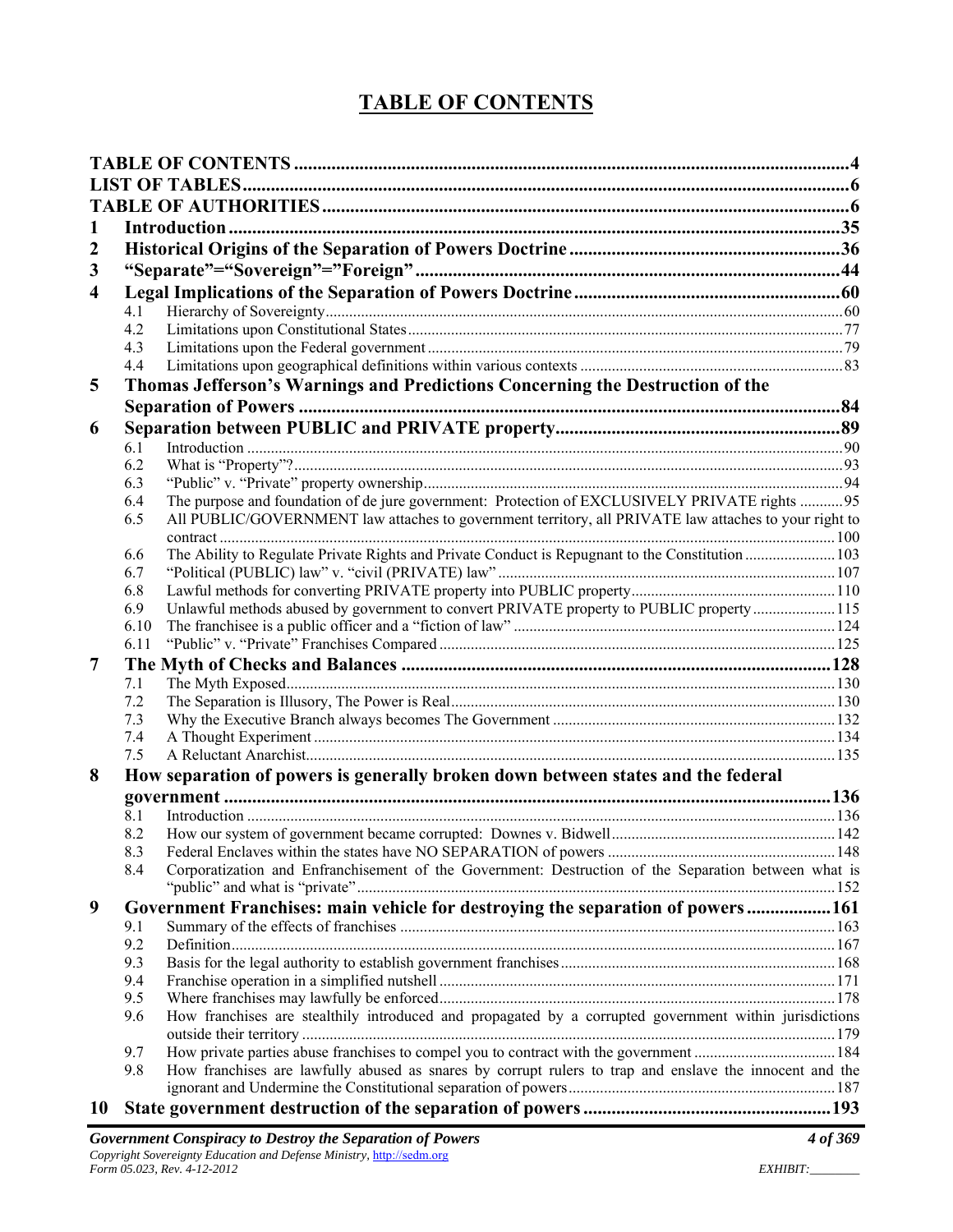| 11 | Legislative Branch Destruction of the Separation of Powers and Your Constitutional Rights202 |                                                                                                            |  |
|----|----------------------------------------------------------------------------------------------|------------------------------------------------------------------------------------------------------------|--|
|    |                                                                                              |                                                                                                            |  |
|    |                                                                                              |                                                                                                            |  |
|    |                                                                                              | 11.3 Unconstitutional delegation of legislate powers by the Legislative Branch to the Executive Branch207  |  |
|    | 11.4                                                                                         |                                                                                                            |  |
|    | 11.5                                                                                         | Separating "Taxation" and "Representation" and moving them into two different branches of the government   |  |
|    |                                                                                              |                                                                                                            |  |
|    |                                                                                              |                                                                                                            |  |
|    | 11.7                                                                                         |                                                                                                            |  |
|    | 11.8                                                                                         |                                                                                                            |  |
|    | 11.9                                                                                         |                                                                                                            |  |
|    |                                                                                              |                                                                                                            |  |
| 12 |                                                                                              |                                                                                                            |  |
|    | 12.1                                                                                         |                                                                                                            |  |
|    | 12.2                                                                                         | Enforcement of Franchises against non-consenting persons or outside authorized jurisdiction243             |  |
|    |                                                                                              |                                                                                                            |  |
|    |                                                                                              |                                                                                                            |  |
|    | 12.5                                                                                         |                                                                                                            |  |
|    |                                                                                              |                                                                                                            |  |
|    |                                                                                              |                                                                                                            |  |
| 13 |                                                                                              | Federal Court Destruction of the Separation of Powers and Your Constitutional Rights 254                   |  |
|    | 13.1                                                                                         |                                                                                                            |  |
|    | 13.2                                                                                         | Abusing Presumption to Turn Courts into Federal Churches and Prejudice the Rights of Nongovernmental       |  |
|    |                                                                                              |                                                                                                            |  |
|    | 13.3                                                                                         | Abusing Sovereign Immunity to Protect and Expand Private Business Interests and Unlawfully Expand          |  |
|    |                                                                                              |                                                                                                            |  |
|    |                                                                                              |                                                                                                            |  |
|    | 13.5                                                                                         |                                                                                                            |  |
|    | 13.6                                                                                         |                                                                                                            |  |
|    | 13.7                                                                                         | Condoning unlawful federal enforcement actions by ignoring the requirement for implementing enforcement    |  |
|    |                                                                                              |                                                                                                            |  |
|    |                                                                                              |                                                                                                            |  |
|    |                                                                                              |                                                                                                            |  |
|    |                                                                                              |                                                                                                            |  |
|    |                                                                                              |                                                                                                            |  |
|    |                                                                                              | 13.12 Misrepresenting and misapplying "private law" against the public as though it were "public law" 298  |  |
| 14 |                                                                                              |                                                                                                            |  |
|    | 14.1                                                                                         | States of the Union are NOT Legislatively "foreign" or "alien" in relation to the "national" government301 |  |
|    |                                                                                              | 14.1.1                                                                                                     |  |
|    |                                                                                              | 14.1.2                                                                                                     |  |
|    |                                                                                              | 14.1.3                                                                                                     |  |
|    | 14.2                                                                                         |                                                                                                            |  |
| 15 |                                                                                              | How Scoundrels Corrupted Our Republican Form of Government: With franchises 336                            |  |
|    | 15.1                                                                                         |                                                                                                            |  |
|    | 15.2                                                                                         | Main Technique of Corruption: Introduce Franchises to replace UNALIENABLE PRIVATE Rights with              |  |
|    |                                                                                              |                                                                                                            |  |
|    | 15.3                                                                                         |                                                                                                            |  |
|    |                                                                                              |                                                                                                            |  |
|    | 15.4                                                                                         |                                                                                                            |  |
|    | 15.5                                                                                         |                                                                                                            |  |
| 16 |                                                                                              |                                                                                                            |  |
|    | 16.1                                                                                         |                                                                                                            |  |
|    | 16.2                                                                                         |                                                                                                            |  |
|    | 16.3                                                                                         |                                                                                                            |  |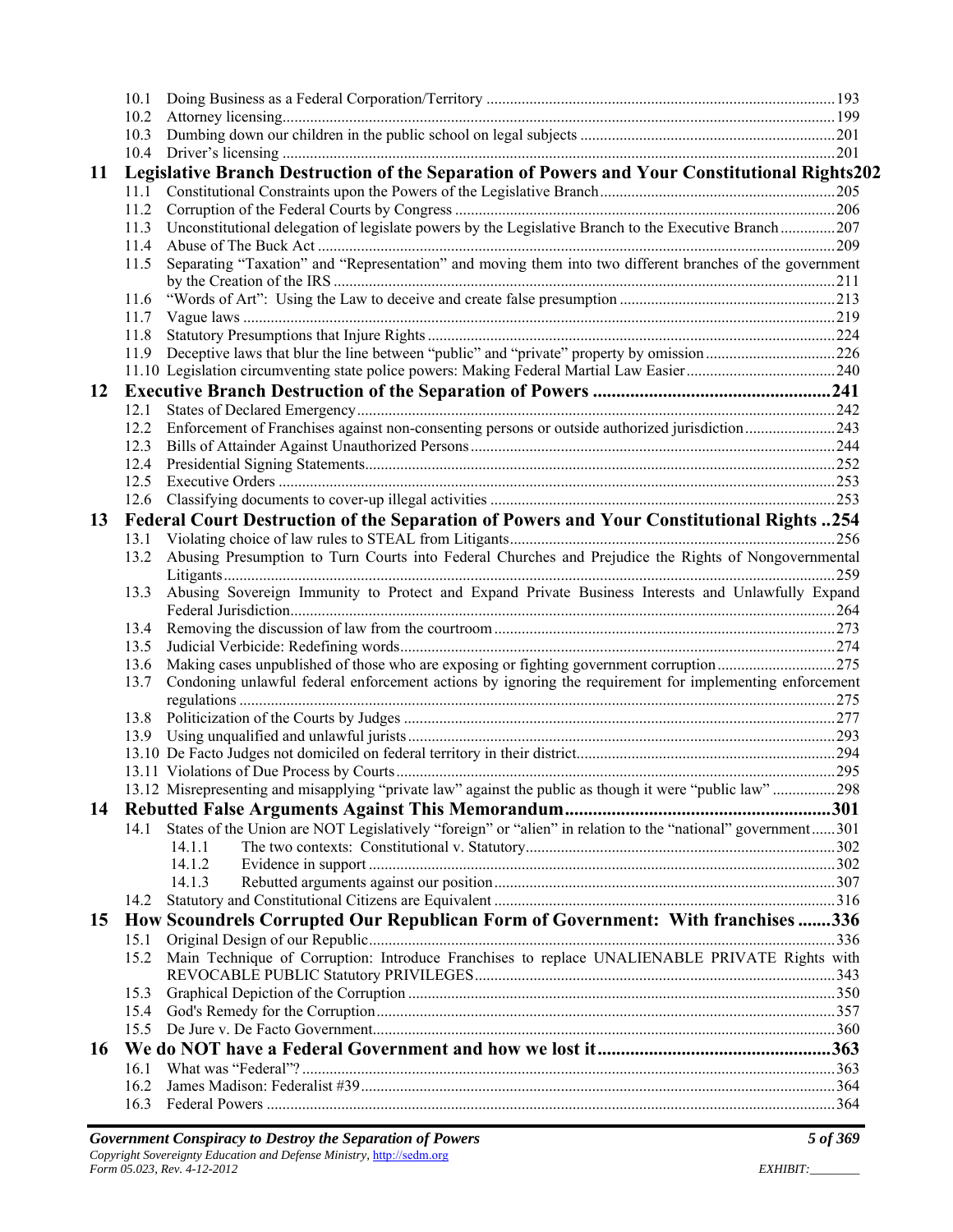## **LIST OF TABLES**

| Table 4: Meanings assigned to "United States" by the U.S. Supreme Court in Hooven & Allison v. Evatt  102 |  |
|-----------------------------------------------------------------------------------------------------------|--|
|                                                                                                           |  |
|                                                                                                           |  |
|                                                                                                           |  |
|                                                                                                           |  |
|                                                                                                           |  |
|                                                                                                           |  |
|                                                                                                           |  |
|                                                                                                           |  |
| Table 13: Meanings assigned to "United States" by the U.S. Supreme Court in Hooven & Allison v. Evatt 319 |  |
|                                                                                                           |  |
|                                                                                                           |  |
|                                                                                                           |  |

### **TABLE OF AUTHORITIES**

#### **Constitutional Provisions**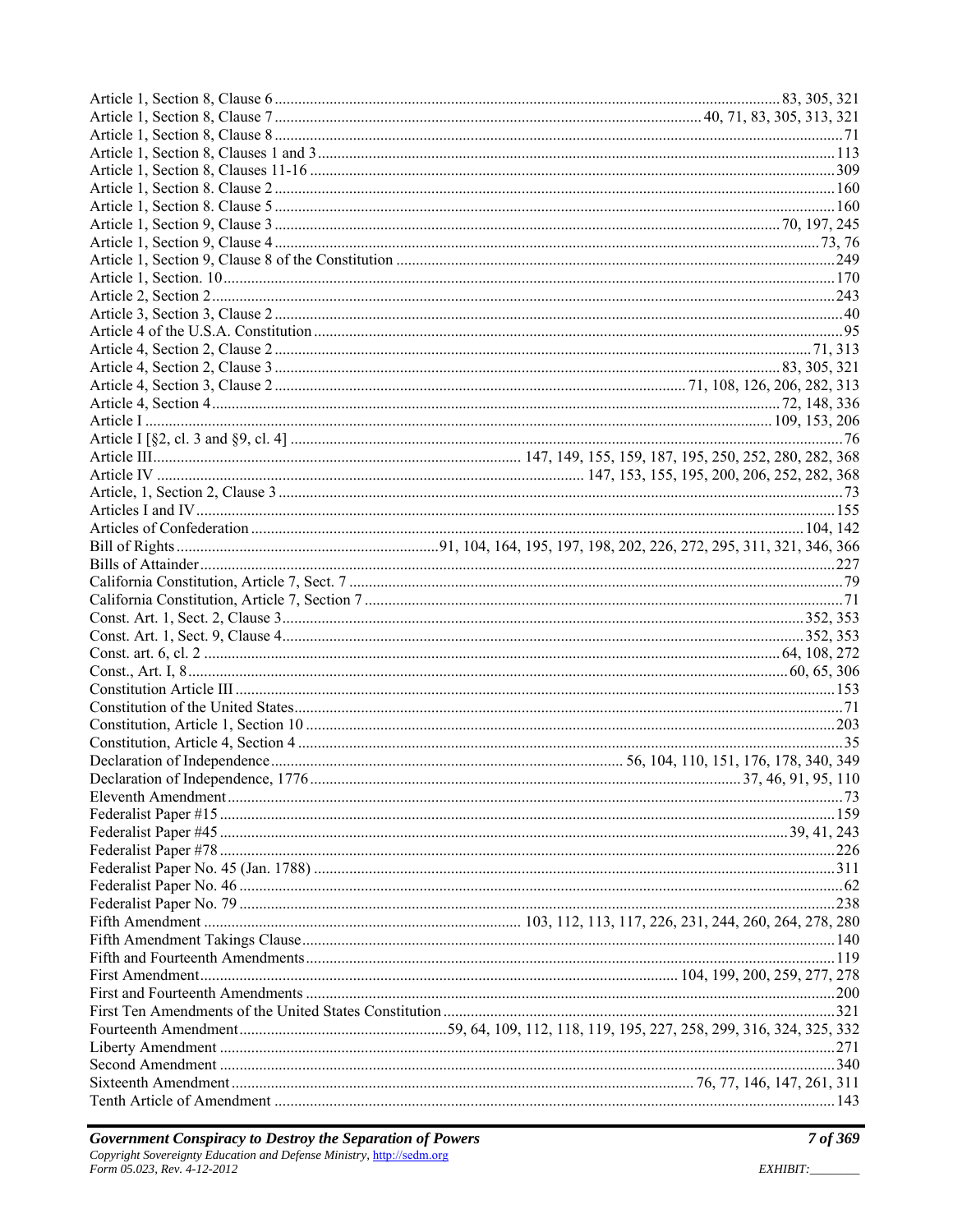#### **Statutes**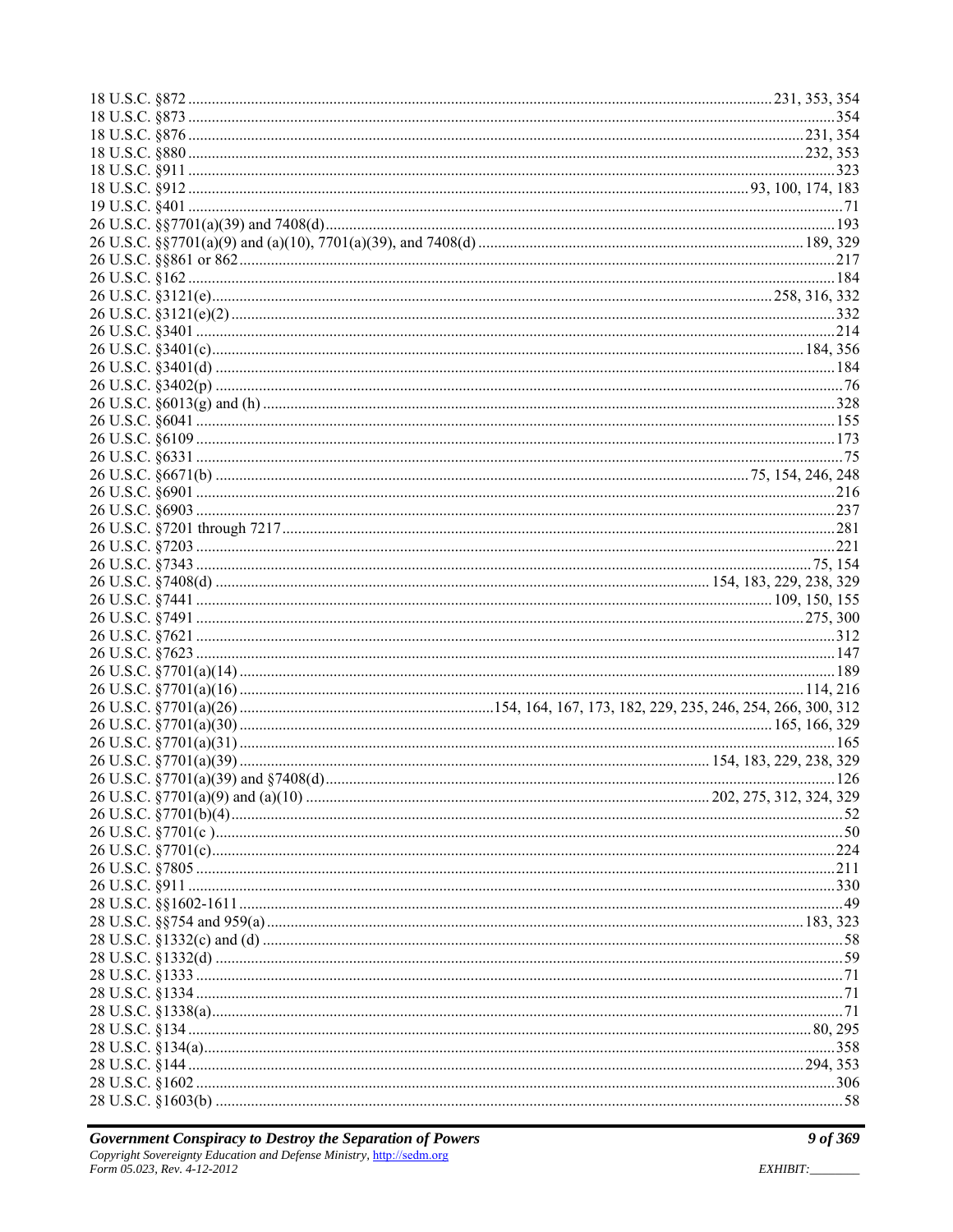| 8 U.S.C. §140152, 58, 79, 81, 99, 159, 162, 164, 165, 189, 257, 258, 280, 291, 293, 316, 321, 322, 323, 324, 325, 326, 329, |  |
|-----------------------------------------------------------------------------------------------------------------------------|--|
| 330, 333                                                                                                                    |  |
|                                                                                                                             |  |
|                                                                                                                             |  |
|                                                                                                                             |  |
|                                                                                                                             |  |
|                                                                                                                             |  |
|                                                                                                                             |  |
|                                                                                                                             |  |
|                                                                                                                             |  |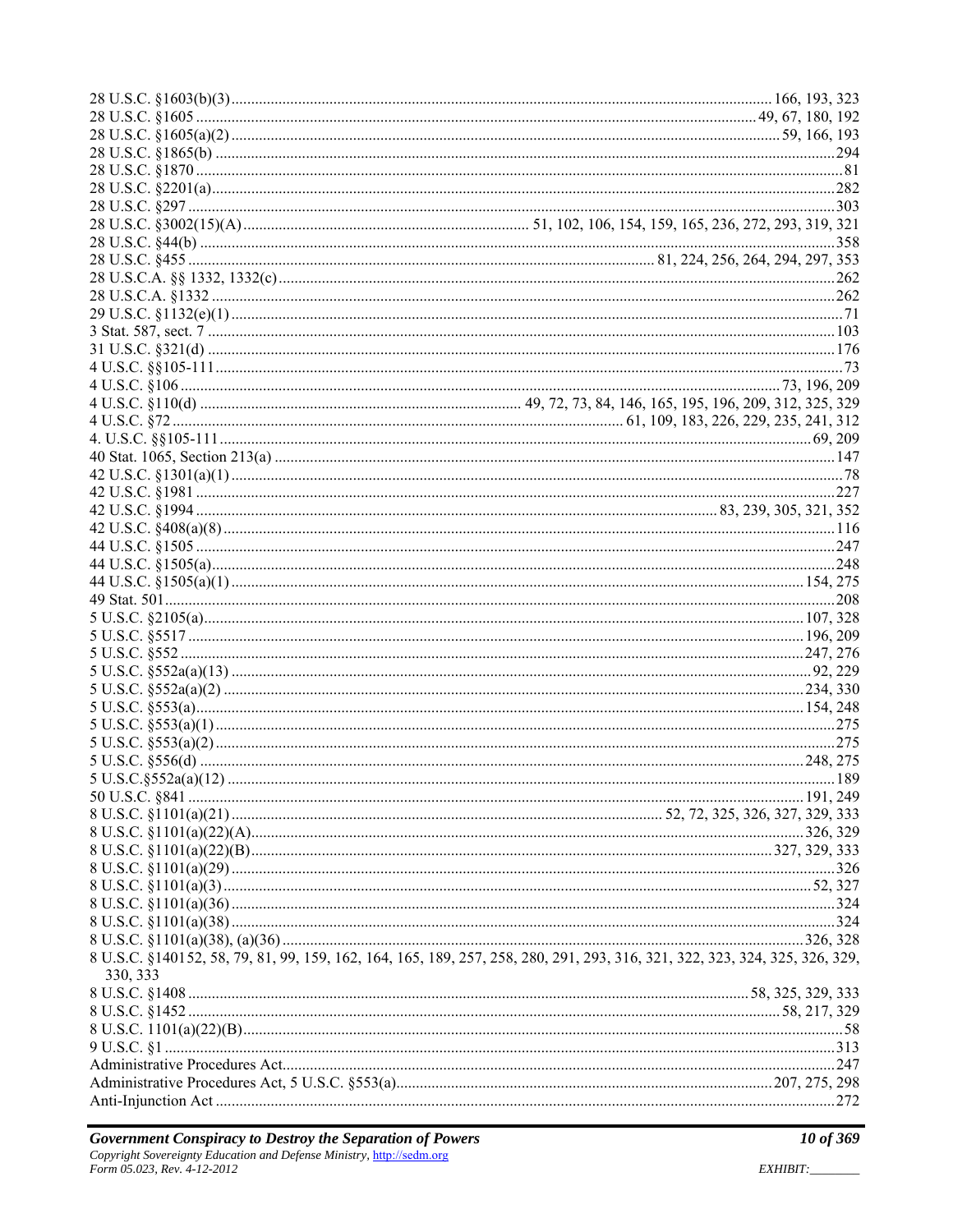| Internal Revenue Code49, 50, 52, 70, 75, 76, 92, 139, 155, 162, 163, 164, 173, 182, 183, 184, 185, 193, 211, 212, 214, 216, |  |
|-----------------------------------------------------------------------------------------------------------------------------|--|
| 220, 226, 229, 232, 233, 234, 235, 237, 240, 246, 248, 258, 261, 264, 266, 271, 272, 273, 275, 277, 279, 280, 281, 289,     |  |
| 290, 297, 299, 300, 307, 311, 312, 313, 324, 325, 326, 332                                                                  |  |
|                                                                                                                             |  |
|                                                                                                                             |  |
|                                                                                                                             |  |
|                                                                                                                             |  |
|                                                                                                                             |  |
|                                                                                                                             |  |
|                                                                                                                             |  |
|                                                                                                                             |  |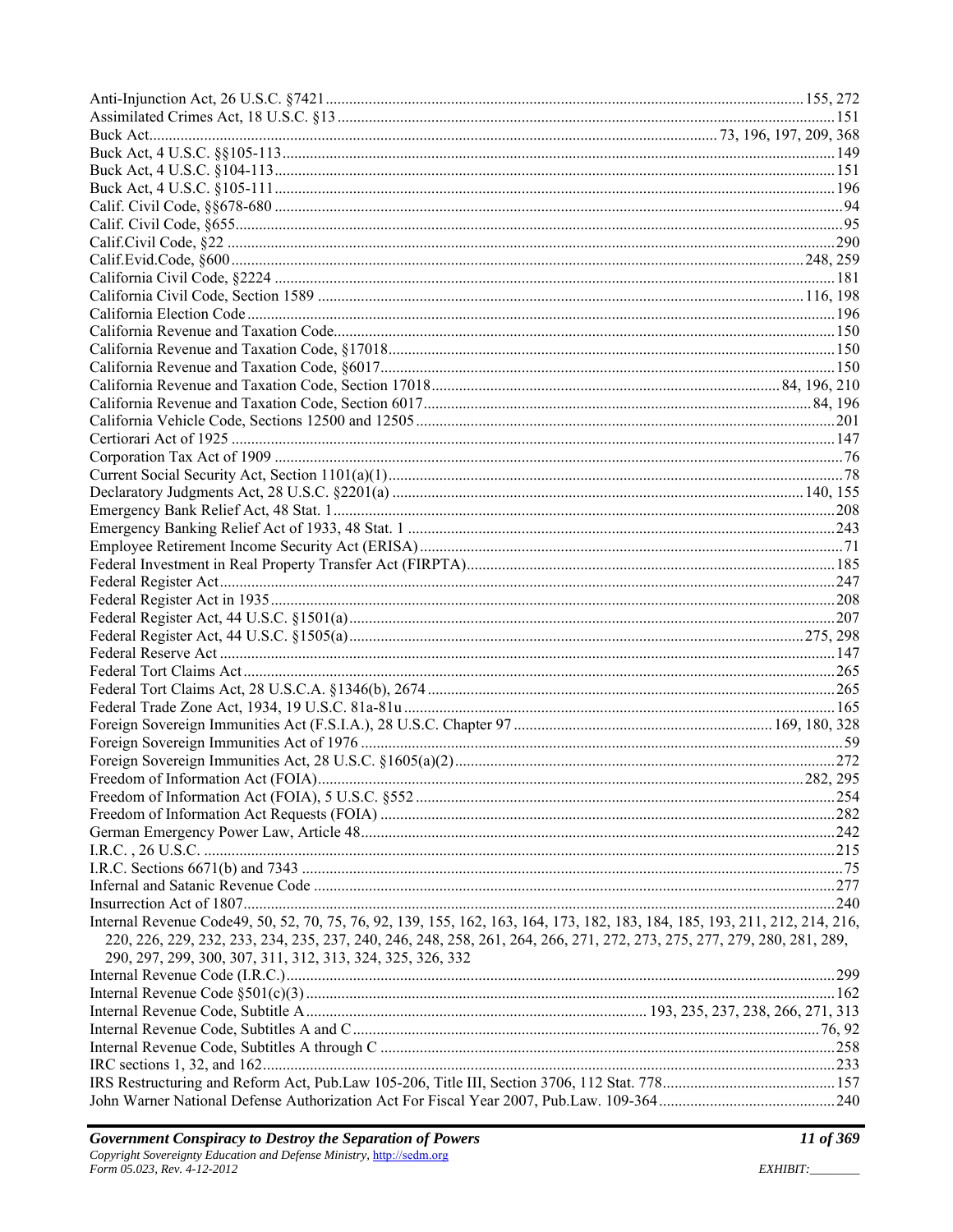#### **Regulations**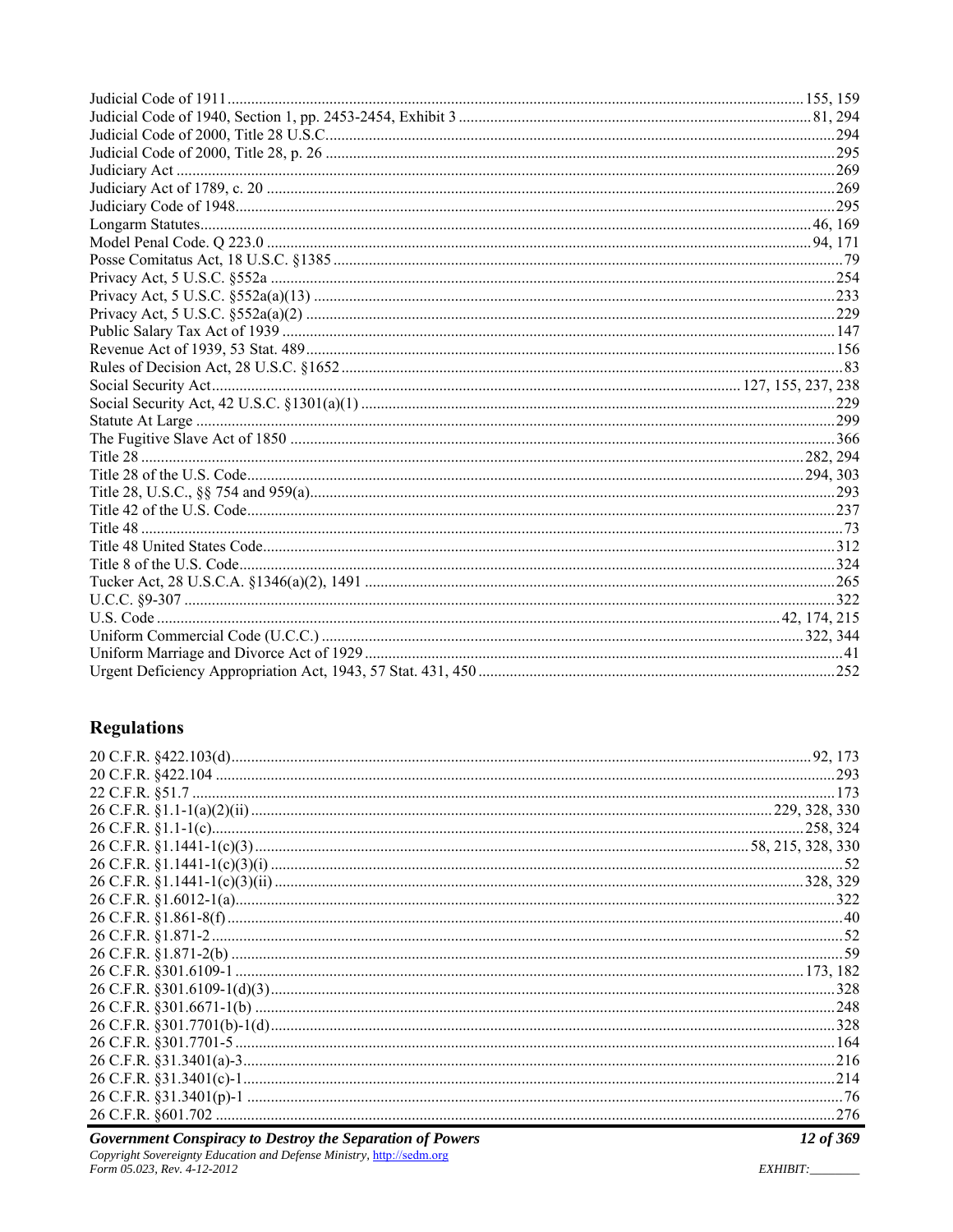#### **Rules**

#### **Cases**

| Ashton v. Cameron County Water Improvement District No. 1, 298 U.S. 513, 56 S.Ct. 892 (1936) 39, 82, 210, 304, 305,    |  |
|------------------------------------------------------------------------------------------------------------------------|--|
|                                                                                                                        |  |
| 309                                                                                                                    |  |
|                                                                                                                        |  |
|                                                                                                                        |  |
| Atlas Roofing Co. v. Occupational Safety and Health Review Comm'n, 430 U.S. 442, 450, n. 7, 97 S.Ct. 1261, 1266, n. 7, |  |
|                                                                                                                        |  |
|                                                                                                                        |  |
| Austin v. New Hampshire, 420 U.S. 656, 662, n. 8, 95 S.Ct. 1191, 1195, n. 8, 43 L.Ed.2d. 530 (1975)318                 |  |
|                                                                                                                        |  |
|                                                                                                                        |  |
|                                                                                                                        |  |
|                                                                                                                        |  |
|                                                                                                                        |  |
|                                                                                                                        |  |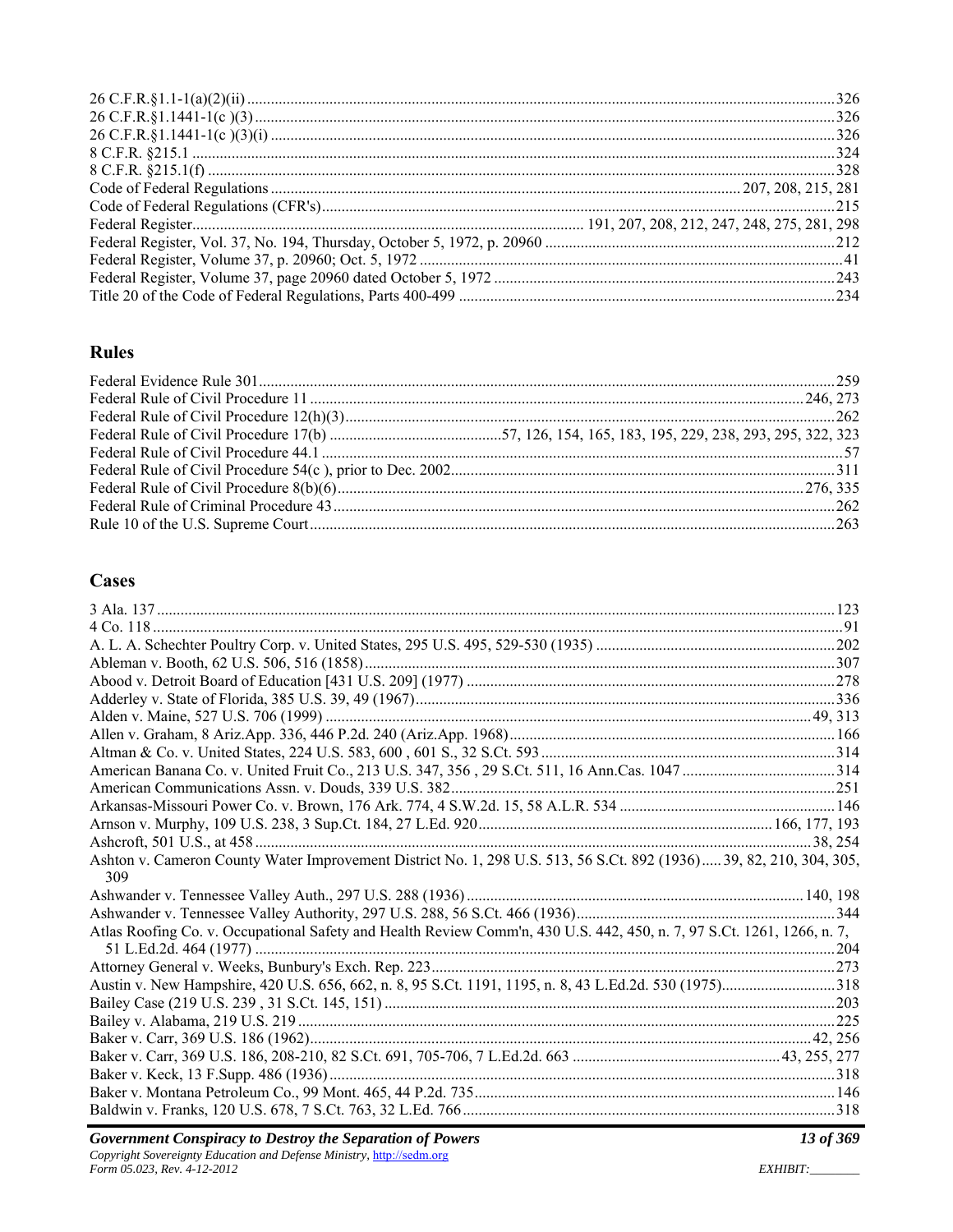| Bull v. United States, 295 U.S. 247, 79 L.Ed. 1421, 55 S.Ct. 695, 35-1 U.S.T.C. 19346, 15 AFTR 1069  181     |  |
|--------------------------------------------------------------------------------------------------------------|--|
|                                                                                                              |  |
|                                                                                                              |  |
|                                                                                                              |  |
|                                                                                                              |  |
|                                                                                                              |  |
|                                                                                                              |  |
|                                                                                                              |  |
|                                                                                                              |  |
|                                                                                                              |  |
|                                                                                                              |  |
|                                                                                                              |  |
|                                                                                                              |  |
|                                                                                                              |  |
|                                                                                                              |  |
|                                                                                                              |  |
|                                                                                                              |  |
|                                                                                                              |  |
|                                                                                                              |  |
|                                                                                                              |  |
|                                                                                                              |  |
| Cereghino v. State By and Through State Highway Commission, 230 Or. 439, 370 P.2d. 694, 697 94, 97, 111, 171 |  |
|                                                                                                              |  |
|                                                                                                              |  |
|                                                                                                              |  |
|                                                                                                              |  |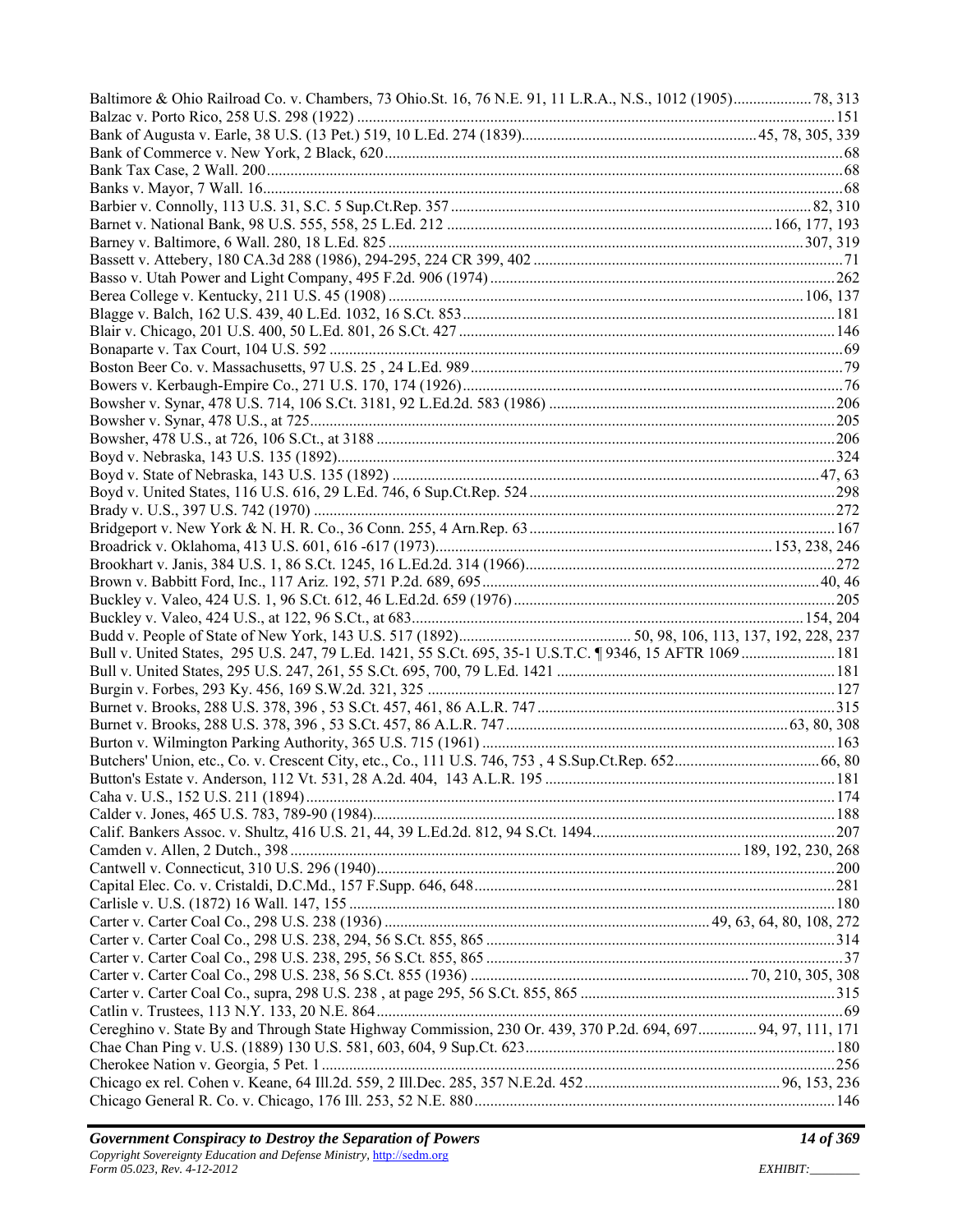| Downes v. Bidwell, 182 U.S. 244 (1901) 63, 73, 105, 164, 179, 198, 216, 226, 307, 311, 317, 320, 321, 323, 335, 337 |  |
|---------------------------------------------------------------------------------------------------------------------|--|
|                                                                                                                     |  |
|                                                                                                                     |  |
|                                                                                                                     |  |
|                                                                                                                     |  |
|                                                                                                                     |  |
|                                                                                                                     |  |
|                                                                                                                     |  |
|                                                                                                                     |  |
|                                                                                                                     |  |
|                                                                                                                     |  |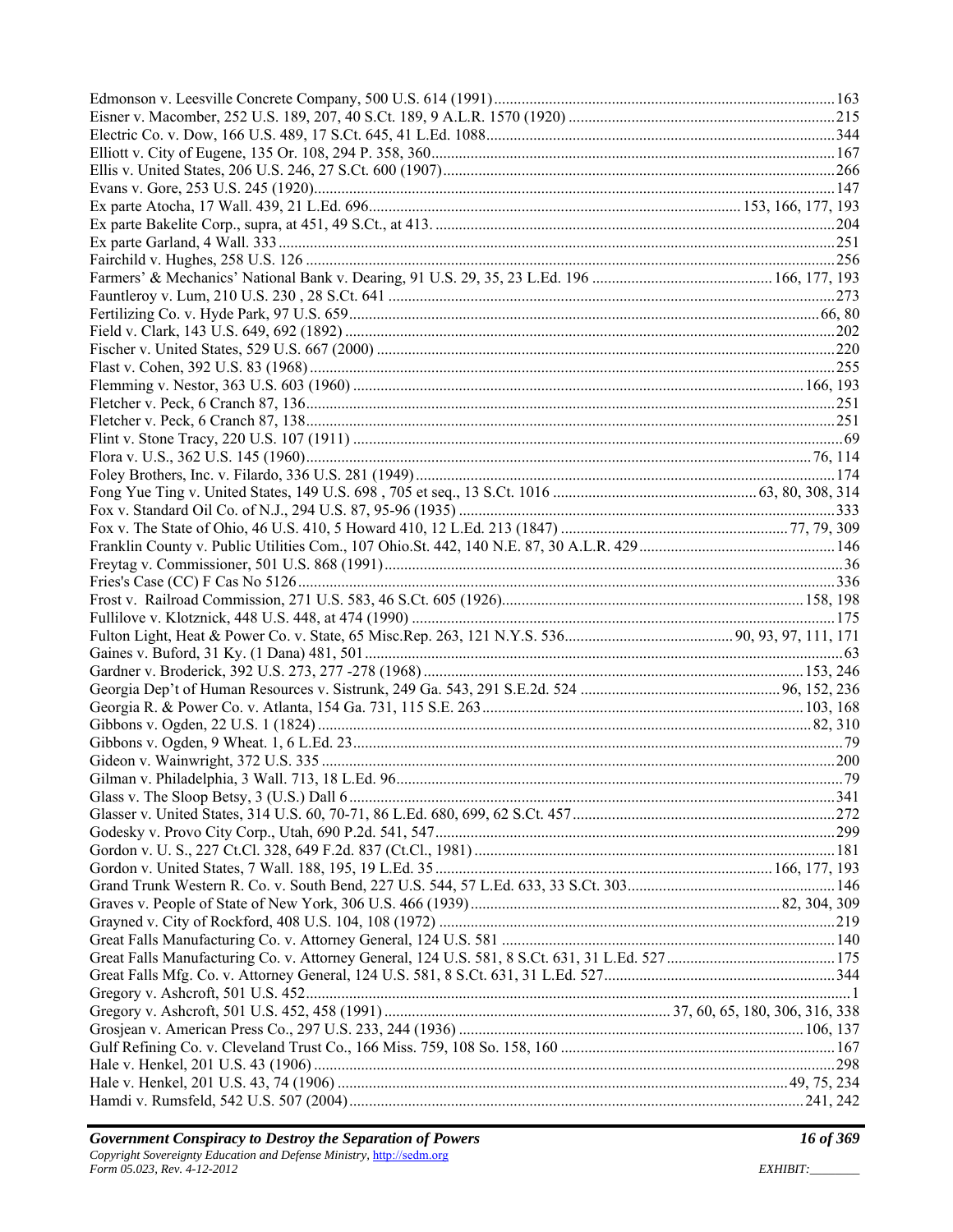| Hammer v. Dagenhart, 247 U.S. 251, 275, 38 S.Ct. 529, 3 A.L.R. 649, Ann.Cas.1918E 724 63, 70, 80, 210, 305, 308 |  |
|-----------------------------------------------------------------------------------------------------------------|--|
|                                                                                                                 |  |
|                                                                                                                 |  |
|                                                                                                                 |  |
|                                                                                                                 |  |
|                                                                                                                 |  |
|                                                                                                                 |  |
|                                                                                                                 |  |
|                                                                                                                 |  |
|                                                                                                                 |  |
|                                                                                                                 |  |
|                                                                                                                 |  |
|                                                                                                                 |  |
|                                                                                                                 |  |
|                                                                                                                 |  |
|                                                                                                                 |  |
|                                                                                                                 |  |
|                                                                                                                 |  |
|                                                                                                                 |  |
|                                                                                                                 |  |
|                                                                                                                 |  |
|                                                                                                                 |  |
|                                                                                                                 |  |
|                                                                                                                 |  |
|                                                                                                                 |  |
|                                                                                                                 |  |
|                                                                                                                 |  |
|                                                                                                                 |  |
|                                                                                                                 |  |
|                                                                                                                 |  |
|                                                                                                                 |  |
|                                                                                                                 |  |
|                                                                                                                 |  |
|                                                                                                                 |  |
|                                                                                                                 |  |
|                                                                                                                 |  |
| J. & K. C. R. Co. v. Turnipseed, 219 U.S. 35, 43, 31 S.Ct. 136, 32 L.R.A. (N.S.) 226, Ann.Cas. 1912A, 463202    |  |
|                                                                                                                 |  |
|                                                                                                                 |  |
|                                                                                                                 |  |
|                                                                                                                 |  |
|                                                                                                                 |  |
|                                                                                                                 |  |
|                                                                                                                 |  |
|                                                                                                                 |  |
|                                                                                                                 |  |
|                                                                                                                 |  |
|                                                                                                                 |  |
|                                                                                                                 |  |
|                                                                                                                 |  |
|                                                                                                                 |  |
|                                                                                                                 |  |
|                                                                                                                 |  |
|                                                                                                                 |  |
|                                                                                                                 |  |
|                                                                                                                 |  |
|                                                                                                                 |  |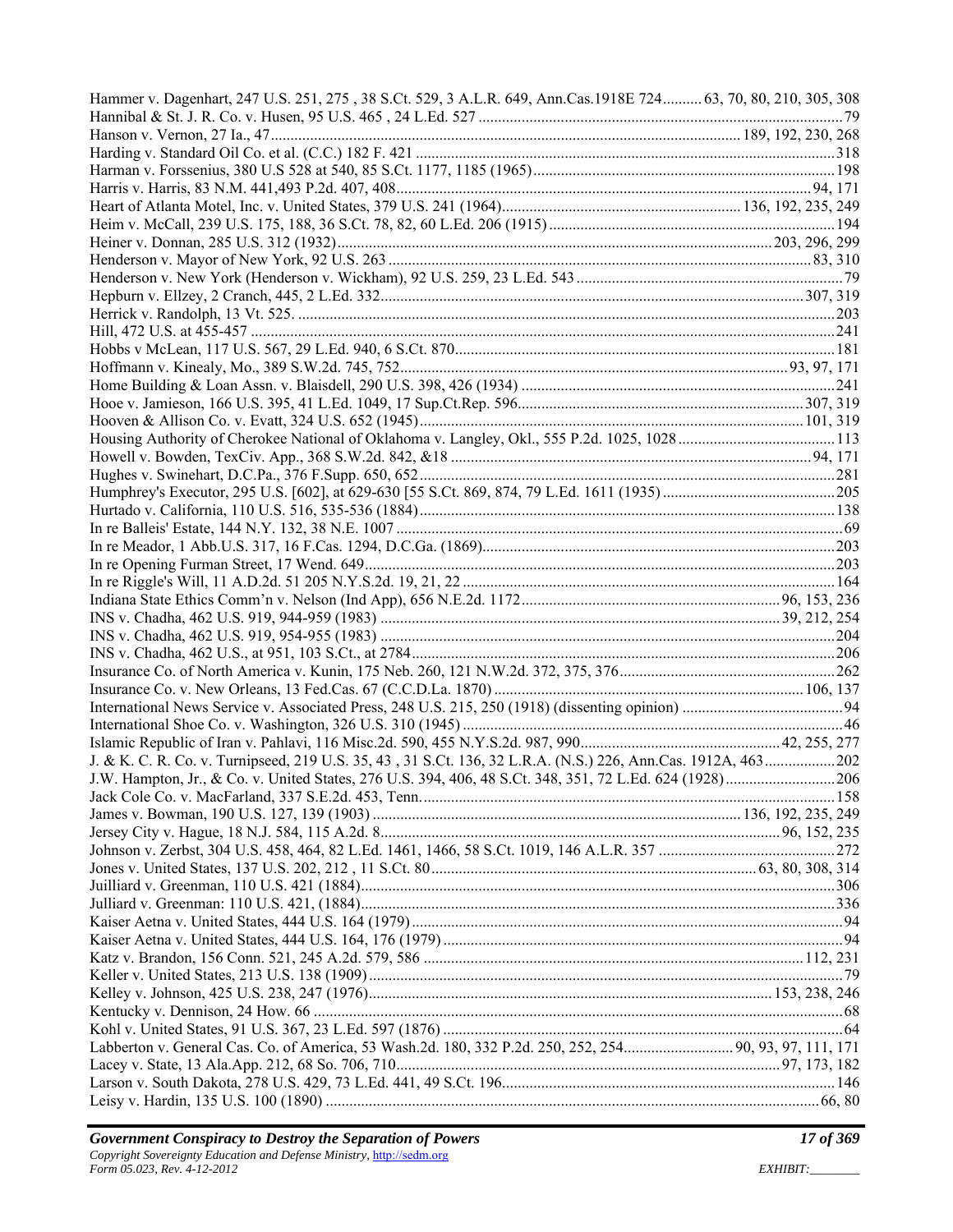| Metropolitan Washington Airports Authority v. Citizens for Abatement of Aircraft Noise, Inc., 501 U.S. 252, 111 S.Ct. |  |
|-----------------------------------------------------------------------------------------------------------------------|--|
|                                                                                                                       |  |
|                                                                                                                       |  |
|                                                                                                                       |  |
|                                                                                                                       |  |
|                                                                                                                       |  |
|                                                                                                                       |  |
|                                                                                                                       |  |
|                                                                                                                       |  |
|                                                                                                                       |  |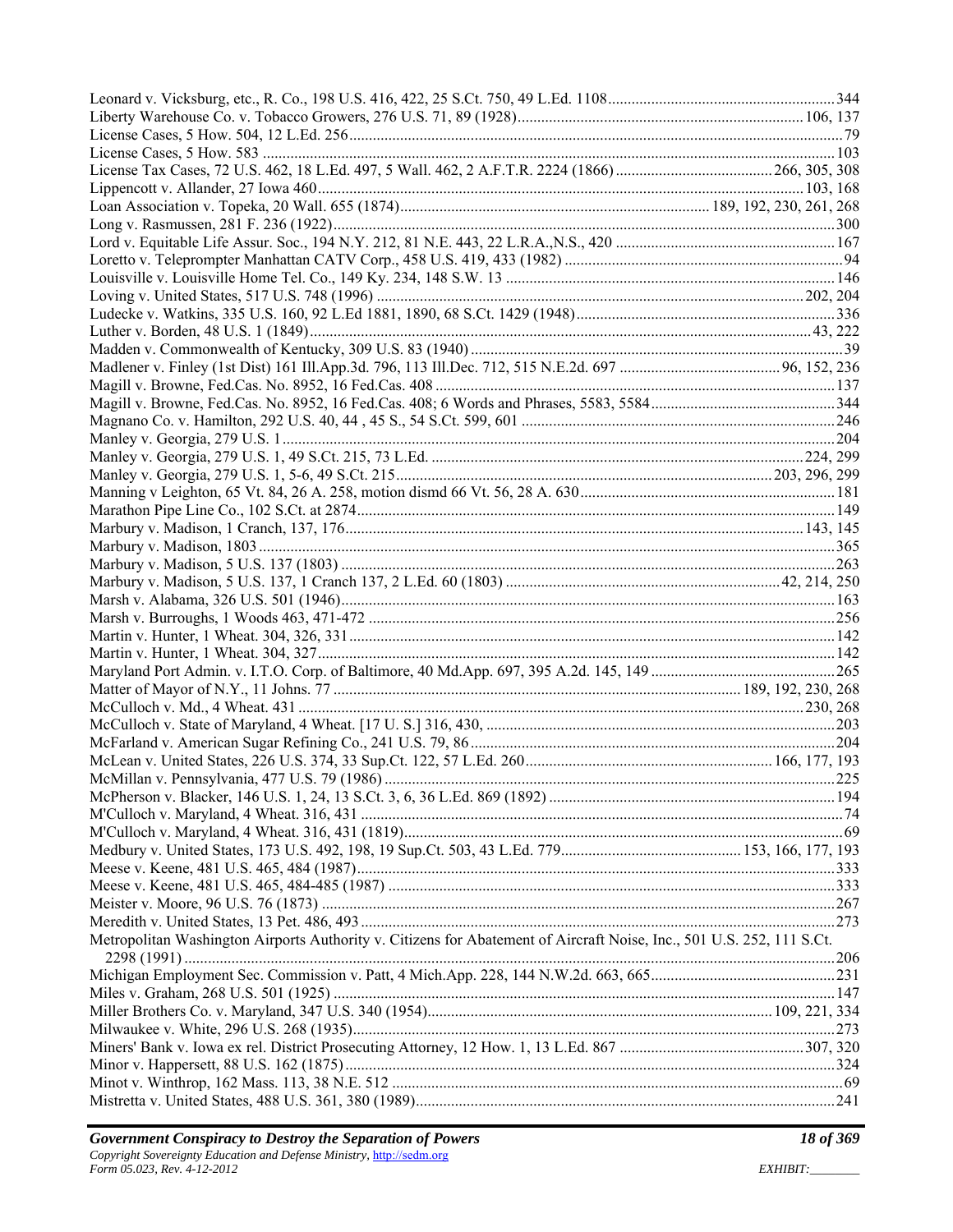| Mobile, J. & K. C. R. Co. v. Turnipseed, 219 U.S. 35, 43, 31 S.Ct. 136, 32 L.R.A. (N.S.) 226, Ann.Cas. 1912A, 463 299 |  |
|-----------------------------------------------------------------------------------------------------------------------|--|
|                                                                                                                       |  |
|                                                                                                                       |  |
|                                                                                                                       |  |
|                                                                                                                       |  |
|                                                                                                                       |  |
|                                                                                                                       |  |
|                                                                                                                       |  |
|                                                                                                                       |  |
|                                                                                                                       |  |
|                                                                                                                       |  |
|                                                                                                                       |  |
|                                                                                                                       |  |
|                                                                                                                       |  |
|                                                                                                                       |  |
|                                                                                                                       |  |
|                                                                                                                       |  |
|                                                                                                                       |  |
|                                                                                                                       |  |
|                                                                                                                       |  |
|                                                                                                                       |  |
|                                                                                                                       |  |
|                                                                                                                       |  |
|                                                                                                                       |  |
|                                                                                                                       |  |
|                                                                                                                       |  |
|                                                                                                                       |  |
|                                                                                                                       |  |
|                                                                                                                       |  |
|                                                                                                                       |  |
|                                                                                                                       |  |
| Northern Pipeline Const. Co. v. Marathon Pipe Line Co., 458 U.S. 50, 102 S.Ct. 2858 (1983) 73, 150, 205, 344          |  |
| Northern Pipeline Const. Co. v. Marathon Pipe Line Co., 458 U.S. at 83-84, 102 S.Ct. 2858 (1983) 154                  |  |
|                                                                                                                       |  |
|                                                                                                                       |  |
|                                                                                                                       |  |
|                                                                                                                       |  |
|                                                                                                                       |  |
|                                                                                                                       |  |
|                                                                                                                       |  |
|                                                                                                                       |  |
|                                                                                                                       |  |
|                                                                                                                       |  |
|                                                                                                                       |  |
|                                                                                                                       |  |
|                                                                                                                       |  |
|                                                                                                                       |  |
|                                                                                                                       |  |
|                                                                                                                       |  |
|                                                                                                                       |  |
|                                                                                                                       |  |
|                                                                                                                       |  |
|                                                                                                                       |  |
|                                                                                                                       |  |
|                                                                                                                       |  |
|                                                                                                                       |  |
|                                                                                                                       |  |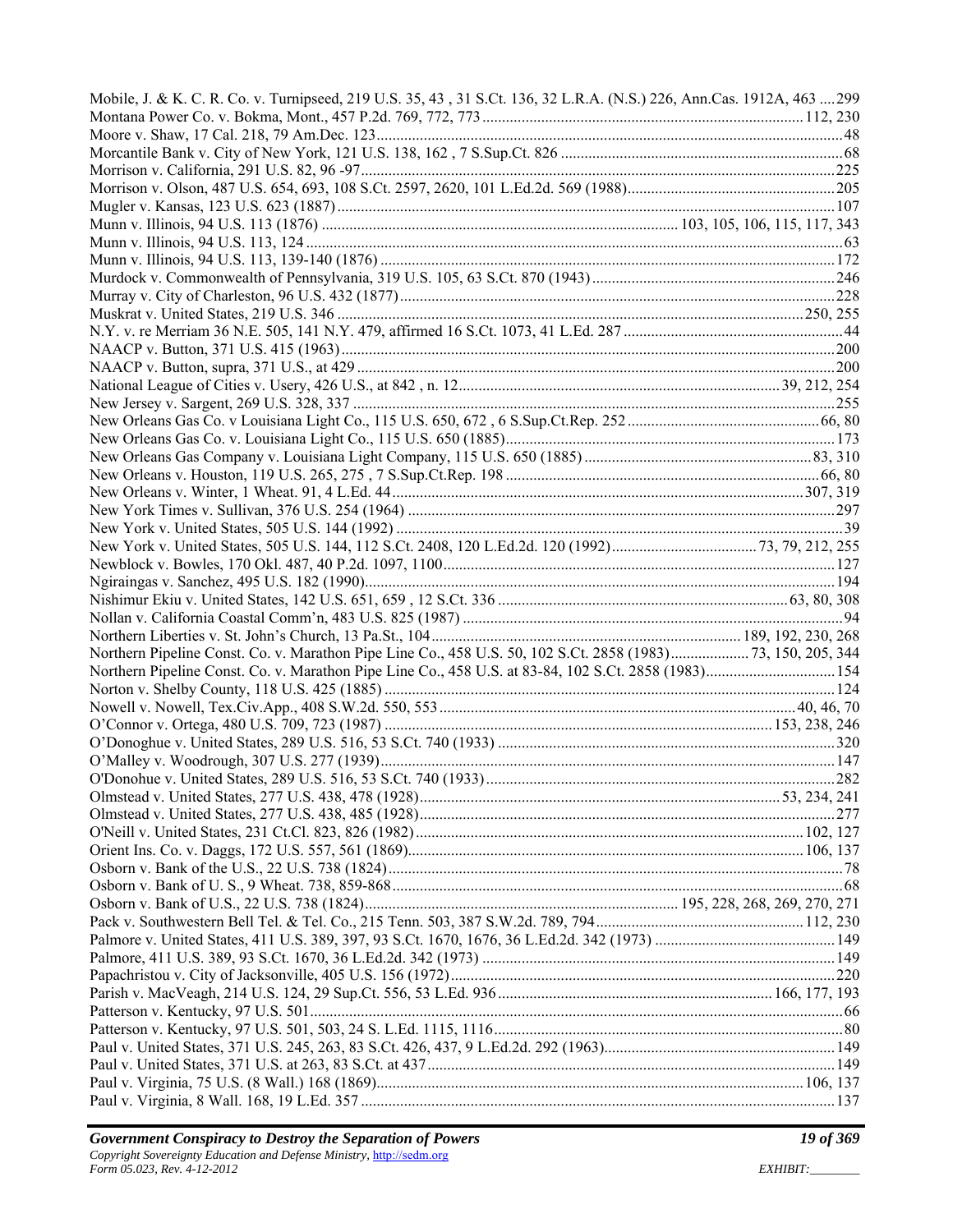| San Francisco Arts & Athletics, Inc. v. United States Olympic Committee, 483 U.S. 522, 544 -545 (1987) 163 |  |
|------------------------------------------------------------------------------------------------------------|--|
|                                                                                                            |  |
| Schechter Poultry Corp. v. United States, 295 U.S. 495, 549, 550 S., 55 S.Ct. 837, 97 A.L.R. 947 64, 108   |  |
|                                                                                                            |  |
|                                                                                                            |  |
|                                                                                                            |  |
|                                                                                                            |  |
|                                                                                                            |  |
|                                                                                                            |  |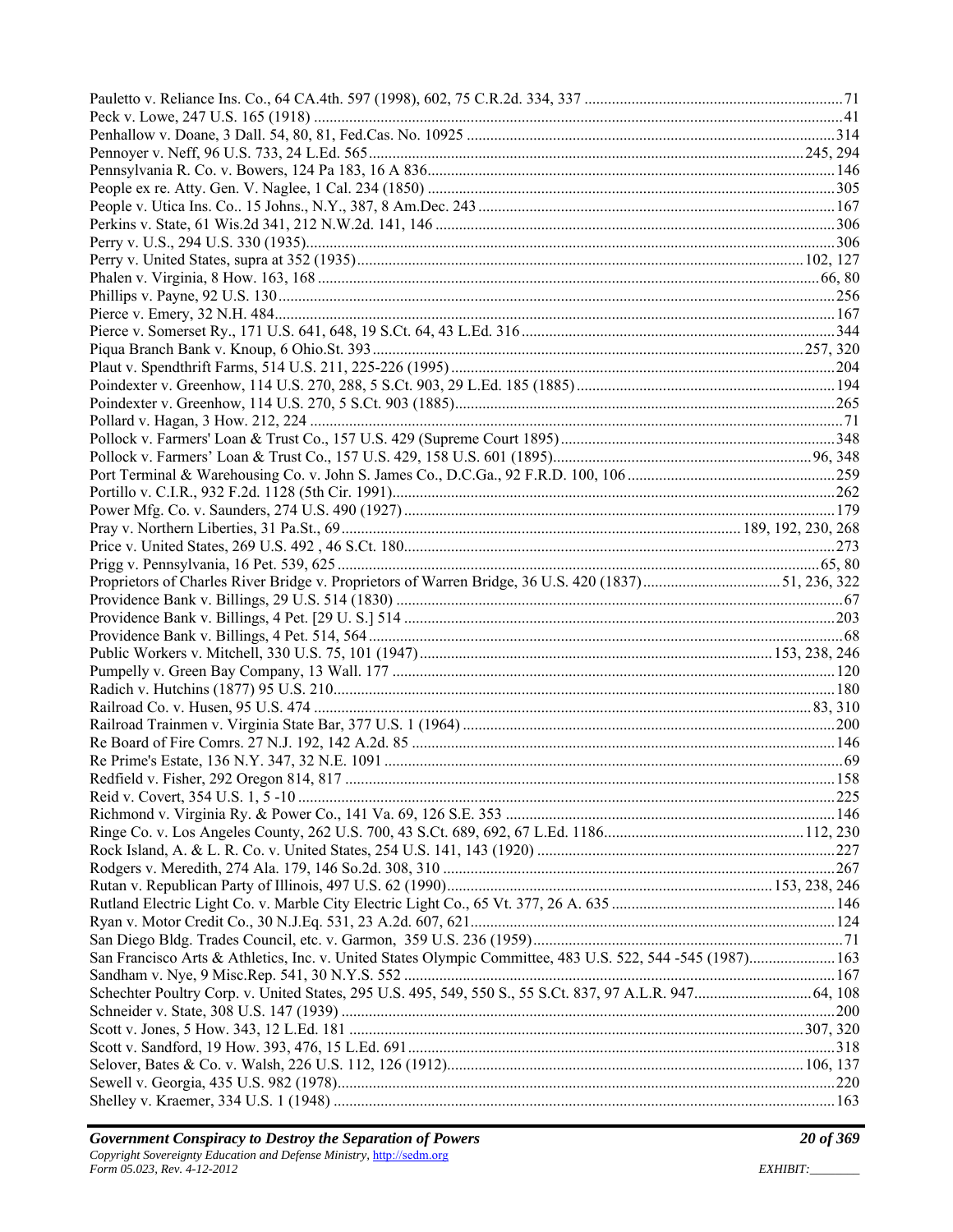| St. Louis Malleable Casting Co. v. Prendergast Construction Co., 260 U.S. 469, 43 S.Ct. 178, 67 L.Ed. 351 344       |  |
|---------------------------------------------------------------------------------------------------------------------|--|
| St. Louis, etc., Co., v. George C. Prendergast Const. Co., 260 U.S. 469, 43 S.Ct. 178, 67 L.Ed. 351 175             |  |
|                                                                                                                     |  |
|                                                                                                                     |  |
|                                                                                                                     |  |
|                                                                                                                     |  |
|                                                                                                                     |  |
|                                                                                                                     |  |
|                                                                                                                     |  |
|                                                                                                                     |  |
|                                                                                                                     |  |
|                                                                                                                     |  |
|                                                                                                                     |  |
|                                                                                                                     |  |
|                                                                                                                     |  |
|                                                                                                                     |  |
|                                                                                                                     |  |
|                                                                                                                     |  |
|                                                                                                                     |  |
|                                                                                                                     |  |
|                                                                                                                     |  |
|                                                                                                                     |  |
|                                                                                                                     |  |
|                                                                                                                     |  |
|                                                                                                                     |  |
|                                                                                                                     |  |
|                                                                                                                     |  |
|                                                                                                                     |  |
|                                                                                                                     |  |
|                                                                                                                     |  |
|                                                                                                                     |  |
|                                                                                                                     |  |
|                                                                                                                     |  |
|                                                                                                                     |  |
|                                                                                                                     |  |
|                                                                                                                     |  |
| The State of Rhode Island and Providence Plantations, Complainants v. the Commonwealth of Massachusetts, Defendant, |  |
|                                                                                                                     |  |
|                                                                                                                     |  |
|                                                                                                                     |  |
|                                                                                                                     |  |
|                                                                                                                     |  |
|                                                                                                                     |  |
|                                                                                                                     |  |
|                                                                                                                     |  |
|                                                                                                                     |  |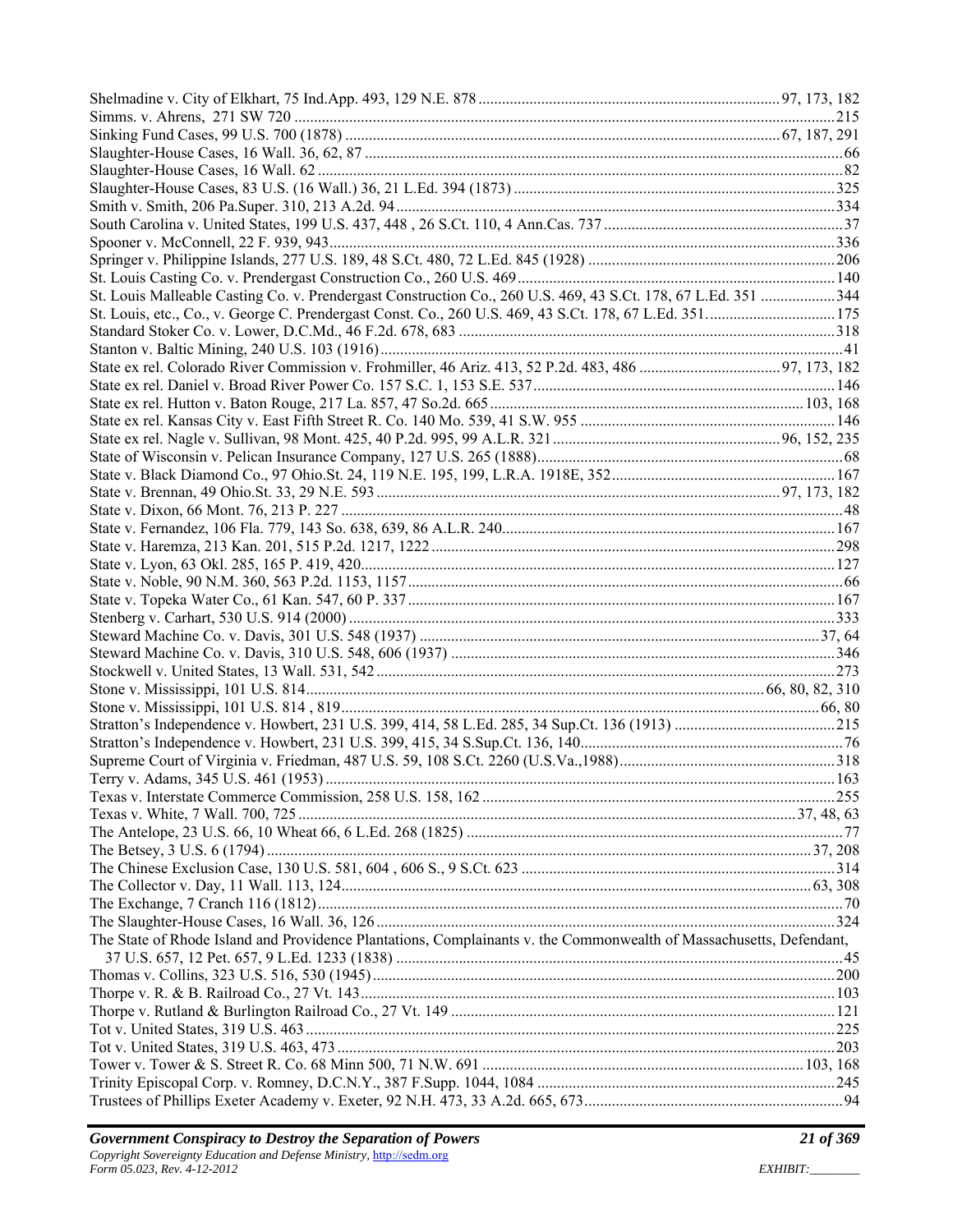| U.S. v. Bartrug, E.D.Va.1991, 777 F.Supp. 1290, affirmed 976 F.2d. 727, certiorari denied 113 S.Ct. 1659, 507 U.S. 1010,<br>United Bldg. and Const. Trades Council of Camden County and Vicinity v. Mayor and Council of City of Camden, 465<br>United Building & Construction Trades Council v. Mayor and Council of Camden, 465 U.S. 208, 216, 104 S.Ct. 1020,<br>United States ex rel. Angarica v Bayard, 127 U.S. 251, 32 L.Ed. 159, 8 S.Ct. 1156, 4 A.F.T.R. 4628  181 |  |
|-----------------------------------------------------------------------------------------------------------------------------------------------------------------------------------------------------------------------------------------------------------------------------------------------------------------------------------------------------------------------------------------------------------------------------------------------------------------------------|--|
|                                                                                                                                                                                                                                                                                                                                                                                                                                                                             |  |
|                                                                                                                                                                                                                                                                                                                                                                                                                                                                             |  |
|                                                                                                                                                                                                                                                                                                                                                                                                                                                                             |  |
|                                                                                                                                                                                                                                                                                                                                                                                                                                                                             |  |
|                                                                                                                                                                                                                                                                                                                                                                                                                                                                             |  |
|                                                                                                                                                                                                                                                                                                                                                                                                                                                                             |  |
|                                                                                                                                                                                                                                                                                                                                                                                                                                                                             |  |
|                                                                                                                                                                                                                                                                                                                                                                                                                                                                             |  |
|                                                                                                                                                                                                                                                                                                                                                                                                                                                                             |  |
|                                                                                                                                                                                                                                                                                                                                                                                                                                                                             |  |
|                                                                                                                                                                                                                                                                                                                                                                                                                                                                             |  |
|                                                                                                                                                                                                                                                                                                                                                                                                                                                                             |  |
|                                                                                                                                                                                                                                                                                                                                                                                                                                                                             |  |
|                                                                                                                                                                                                                                                                                                                                                                                                                                                                             |  |
|                                                                                                                                                                                                                                                                                                                                                                                                                                                                             |  |
|                                                                                                                                                                                                                                                                                                                                                                                                                                                                             |  |
|                                                                                                                                                                                                                                                                                                                                                                                                                                                                             |  |
|                                                                                                                                                                                                                                                                                                                                                                                                                                                                             |  |
|                                                                                                                                                                                                                                                                                                                                                                                                                                                                             |  |
|                                                                                                                                                                                                                                                                                                                                                                                                                                                                             |  |
|                                                                                                                                                                                                                                                                                                                                                                                                                                                                             |  |
|                                                                                                                                                                                                                                                                                                                                                                                                                                                                             |  |
|                                                                                                                                                                                                                                                                                                                                                                                                                                                                             |  |
|                                                                                                                                                                                                                                                                                                                                                                                                                                                                             |  |
|                                                                                                                                                                                                                                                                                                                                                                                                                                                                             |  |
|                                                                                                                                                                                                                                                                                                                                                                                                                                                                             |  |
|                                                                                                                                                                                                                                                                                                                                                                                                                                                                             |  |
|                                                                                                                                                                                                                                                                                                                                                                                                                                                                             |  |
|                                                                                                                                                                                                                                                                                                                                                                                                                                                                             |  |
|                                                                                                                                                                                                                                                                                                                                                                                                                                                                             |  |
|                                                                                                                                                                                                                                                                                                                                                                                                                                                                             |  |
|                                                                                                                                                                                                                                                                                                                                                                                                                                                                             |  |
|                                                                                                                                                                                                                                                                                                                                                                                                                                                                             |  |
|                                                                                                                                                                                                                                                                                                                                                                                                                                                                             |  |
|                                                                                                                                                                                                                                                                                                                                                                                                                                                                             |  |
|                                                                                                                                                                                                                                                                                                                                                                                                                                                                             |  |
|                                                                                                                                                                                                                                                                                                                                                                                                                                                                             |  |
|                                                                                                                                                                                                                                                                                                                                                                                                                                                                             |  |
|                                                                                                                                                                                                                                                                                                                                                                                                                                                                             |  |
|                                                                                                                                                                                                                                                                                                                                                                                                                                                                             |  |
|                                                                                                                                                                                                                                                                                                                                                                                                                                                                             |  |
|                                                                                                                                                                                                                                                                                                                                                                                                                                                                             |  |
|                                                                                                                                                                                                                                                                                                                                                                                                                                                                             |  |
|                                                                                                                                                                                                                                                                                                                                                                                                                                                                             |  |
|                                                                                                                                                                                                                                                                                                                                                                                                                                                                             |  |
|                                                                                                                                                                                                                                                                                                                                                                                                                                                                             |  |
|                                                                                                                                                                                                                                                                                                                                                                                                                                                                             |  |
|                                                                                                                                                                                                                                                                                                                                                                                                                                                                             |  |
|                                                                                                                                                                                                                                                                                                                                                                                                                                                                             |  |
|                                                                                                                                                                                                                                                                                                                                                                                                                                                                             |  |
|                                                                                                                                                                                                                                                                                                                                                                                                                                                                             |  |
|                                                                                                                                                                                                                                                                                                                                                                                                                                                                             |  |
|                                                                                                                                                                                                                                                                                                                                                                                                                                                                             |  |
|                                                                                                                                                                                                                                                                                                                                                                                                                                                                             |  |
|                                                                                                                                                                                                                                                                                                                                                                                                                                                                             |  |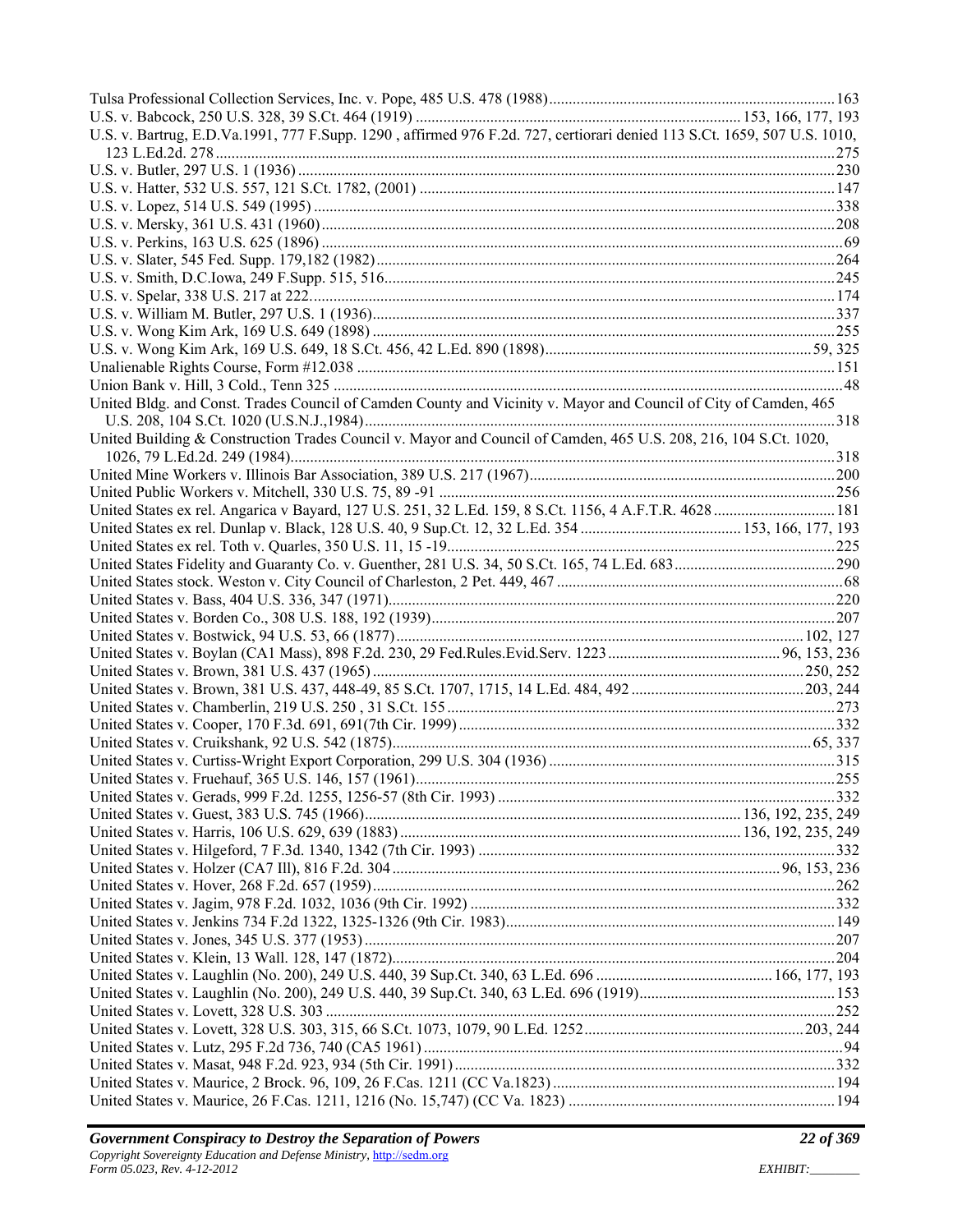| Wilder Manufacturing Co. v. Corn Products Co., 236 U.S. 165, 174, 175, 35 Sup.Ct. 398, 59 L.Ed. 520, Ann. Cas. 1916A, |  |
|-----------------------------------------------------------------------------------------------------------------------|--|
|                                                                                                                       |  |
|                                                                                                                       |  |
|                                                                                                                       |  |
|                                                                                                                       |  |
|                                                                                                                       |  |
|                                                                                                                       |  |
|                                                                                                                       |  |
|                                                                                                                       |  |
|                                                                                                                       |  |
|                                                                                                                       |  |
|                                                                                                                       |  |
|                                                                                                                       |  |

#### **Other Authorities**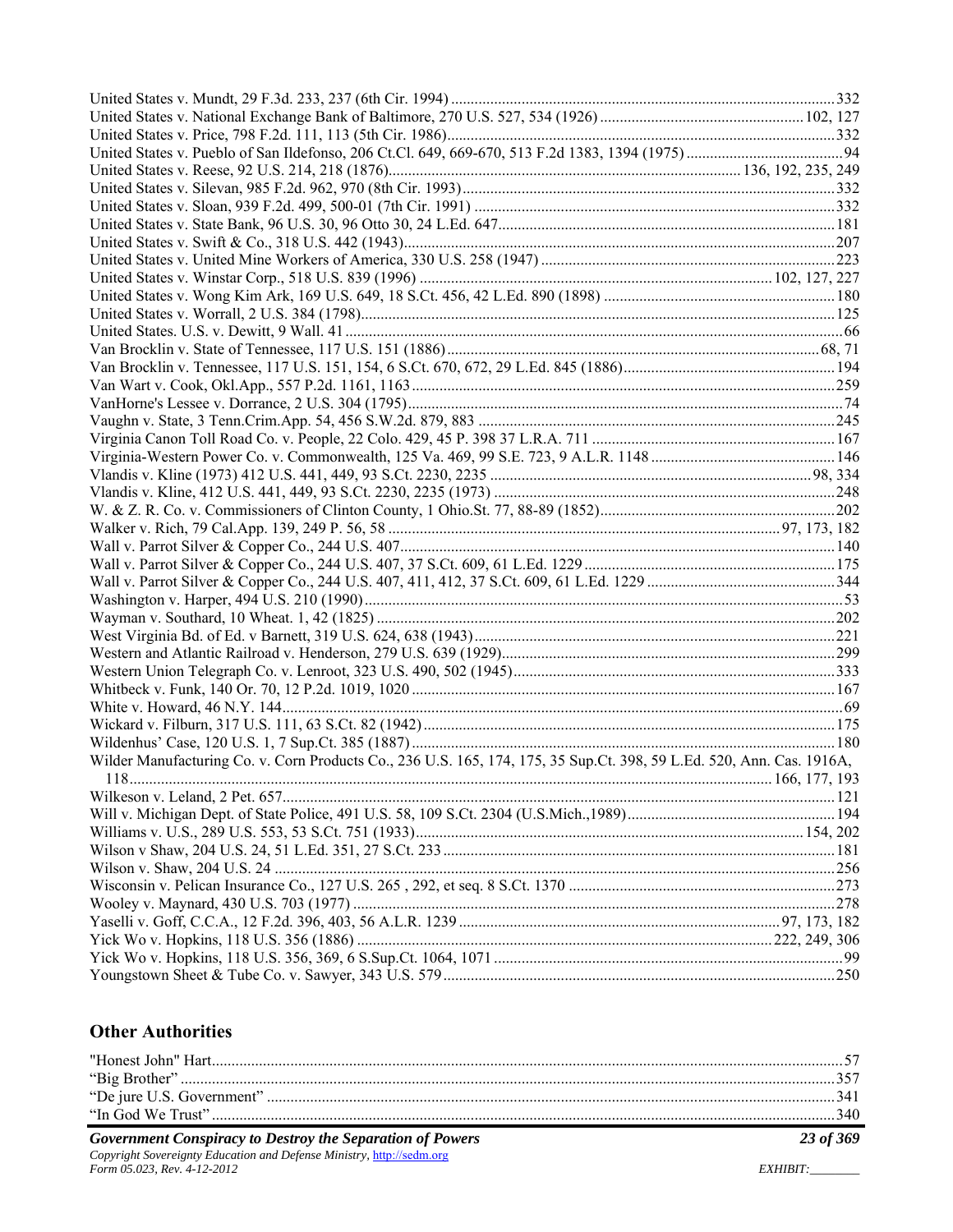| 2A N. Singer, Sutherland on Statutes and Statutory Construction § 47.07, p. 152, and n. 10 (5th ed. 1992) 333       |  |
|---------------------------------------------------------------------------------------------------------------------|--|
|                                                                                                                     |  |
|                                                                                                                     |  |
|                                                                                                                     |  |
|                                                                                                                     |  |
|                                                                                                                     |  |
|                                                                                                                     |  |
|                                                                                                                     |  |
|                                                                                                                     |  |
|                                                                                                                     |  |
|                                                                                                                     |  |
|                                                                                                                     |  |
|                                                                                                                     |  |
|                                                                                                                     |  |
|                                                                                                                     |  |
|                                                                                                                     |  |
|                                                                                                                     |  |
|                                                                                                                     |  |
|                                                                                                                     |  |
| A J. Lien, "Privileges and Immunities of Citizens of the United States," in Columbia University Studies in History, |  |
|                                                                                                                     |  |
| ABA Task Force Recommendation on Presidential Signing Statements and the Separation of Powers Doctrine252           |  |
|                                                                                                                     |  |
|                                                                                                                     |  |
|                                                                                                                     |  |
|                                                                                                                     |  |
|                                                                                                                     |  |
|                                                                                                                     |  |
|                                                                                                                     |  |
|                                                                                                                     |  |
|                                                                                                                     |  |
|                                                                                                                     |  |
|                                                                                                                     |  |
|                                                                                                                     |  |
|                                                                                                                     |  |
|                                                                                                                     |  |
|                                                                                                                     |  |
|                                                                                                                     |  |
|                                                                                                                     |  |
|                                                                                                                     |  |
|                                                                                                                     |  |
|                                                                                                                     |  |
|                                                                                                                     |  |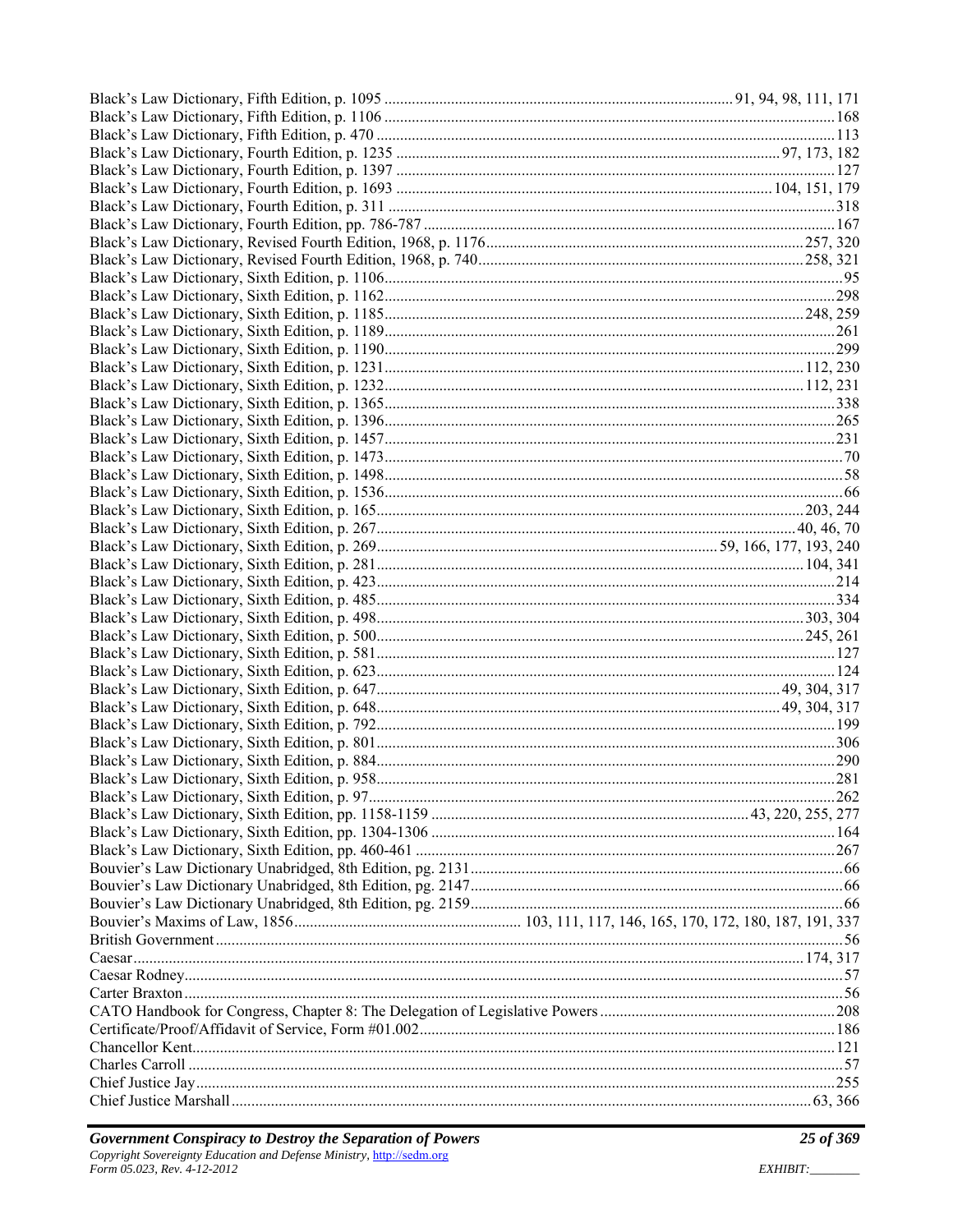| Communism, Socialism, Collectivism Page, Section 10: Welfare State, Family Guardian Fellowship 346                    |  |
|-----------------------------------------------------------------------------------------------------------------------|--|
|                                                                                                                       |  |
|                                                                                                                       |  |
|                                                                                                                       |  |
|                                                                                                                       |  |
|                                                                                                                       |  |
|                                                                                                                       |  |
|                                                                                                                       |  |
|                                                                                                                       |  |
|                                                                                                                       |  |
|                                                                                                                       |  |
|                                                                                                                       |  |
|                                                                                                                       |  |
| Criminal Resource Manual, Section 663: Special Maritime and Territorial Jurisdiction, U.S. Department of Justice 149  |  |
|                                                                                                                       |  |
|                                                                                                                       |  |
| David E. Engdahl, State and Federal Power over Federal Property, 18 ARIZ. L. REV. 283, 336, n.228 (1976)  149         |  |
|                                                                                                                       |  |
|                                                                                                                       |  |
|                                                                                                                       |  |
| Decentralization: A Sampling of Definitions, Joint UNDP (United Nations Development Programme)-Government of          |  |
| Germany evaluation of the UNDP role in decentralization and local governance, at the United Nations Development       |  |
|                                                                                                                       |  |
|                                                                                                                       |  |
|                                                                                                                       |  |
| Demand for Verified Evidence of "Trade or Business" Activity: Currency Transaction Report, Form #04.008  185          |  |
|                                                                                                                       |  |
| Department of Justice Admits under Penalty of Perjury that the IRS is Not an Agency of the Federal Government, Family |  |
|                                                                                                                       |  |
|                                                                                                                       |  |
|                                                                                                                       |  |
|                                                                                                                       |  |
|                                                                                                                       |  |
|                                                                                                                       |  |
|                                                                                                                       |  |
|                                                                                                                       |  |
|                                                                                                                       |  |
|                                                                                                                       |  |
|                                                                                                                       |  |
|                                                                                                                       |  |
|                                                                                                                       |  |
|                                                                                                                       |  |
|                                                                                                                       |  |
|                                                                                                                       |  |
|                                                                                                                       |  |
|                                                                                                                       |  |
|                                                                                                                       |  |
|                                                                                                                       |  |
|                                                                                                                       |  |
|                                                                                                                       |  |
|                                                                                                                       |  |
|                                                                                                                       |  |
|                                                                                                                       |  |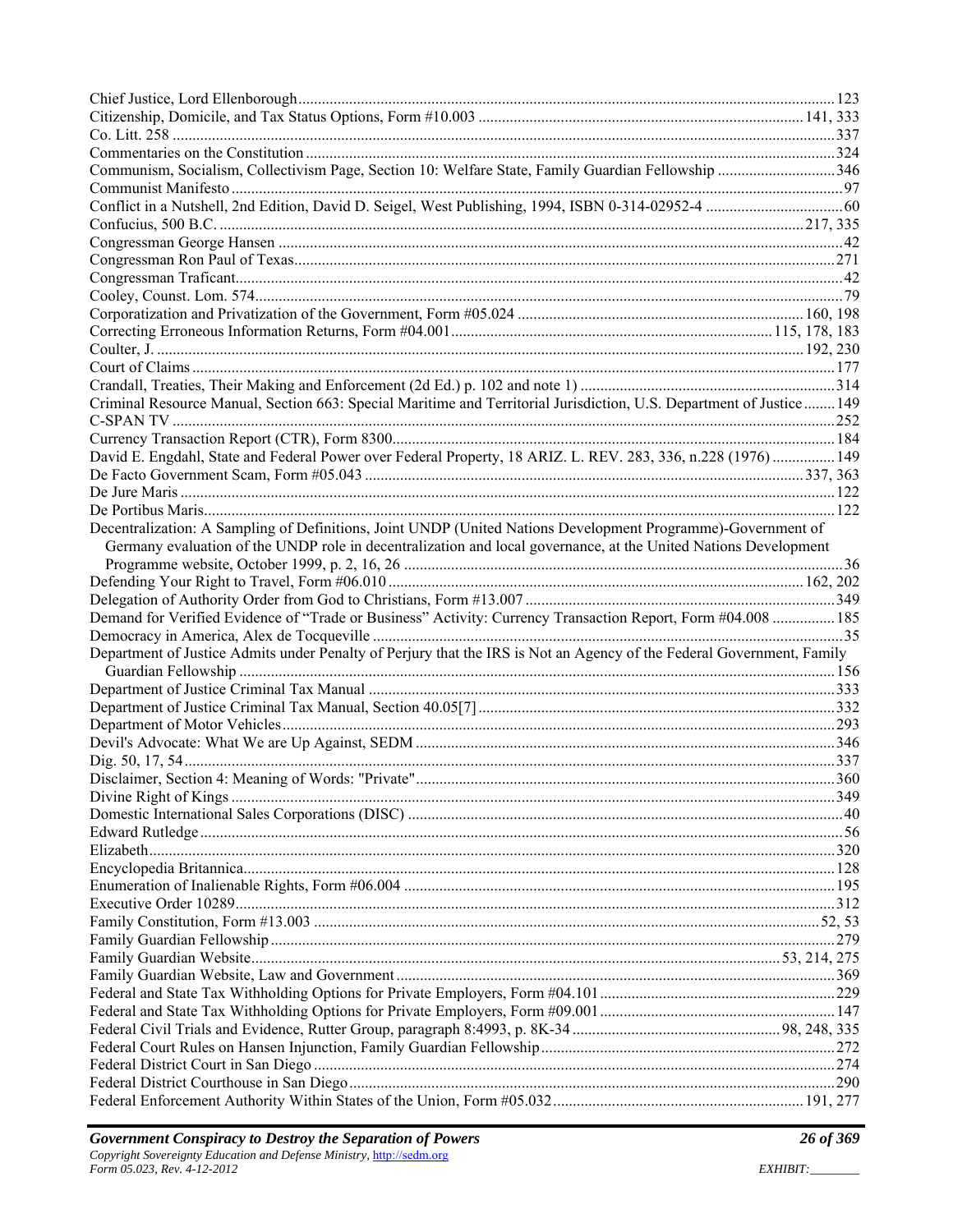| Federal legislative jurisdiction: report. Washington, D.C.: Public Land Law Review Commission, Land and Natural |  |
|-----------------------------------------------------------------------------------------------------------------|--|
|                                                                                                                 |  |
|                                                                                                                 |  |
|                                                                                                                 |  |
|                                                                                                                 |  |
|                                                                                                                 |  |
|                                                                                                                 |  |
|                                                                                                                 |  |
|                                                                                                                 |  |
|                                                                                                                 |  |
|                                                                                                                 |  |
|                                                                                                                 |  |
|                                                                                                                 |  |
|                                                                                                                 |  |
|                                                                                                                 |  |
|                                                                                                                 |  |
|                                                                                                                 |  |
|                                                                                                                 |  |
|                                                                                                                 |  |
|                                                                                                                 |  |
|                                                                                                                 |  |
|                                                                                                                 |  |
|                                                                                                                 |  |
|                                                                                                                 |  |
|                                                                                                                 |  |
|                                                                                                                 |  |
|                                                                                                                 |  |
|                                                                                                                 |  |
|                                                                                                                 |  |
| Government Conspiracy to Destroy the Separation of Powers, Form #05.023  111, 191, 256, 301, 318, 332, 334, 337 |  |
|                                                                                                                 |  |
|                                                                                                                 |  |
|                                                                                                                 |  |
|                                                                                                                 |  |
|                                                                                                                 |  |
|                                                                                                                 |  |
|                                                                                                                 |  |
|                                                                                                                 |  |
|                                                                                                                 |  |
|                                                                                                                 |  |
|                                                                                                                 |  |
|                                                                                                                 |  |
|                                                                                                                 |  |
|                                                                                                                 |  |
|                                                                                                                 |  |
|                                                                                                                 |  |
|                                                                                                                 |  |
|                                                                                                                 |  |
|                                                                                                                 |  |
|                                                                                                                 |  |
|                                                                                                                 |  |
|                                                                                                                 |  |
|                                                                                                                 |  |
|                                                                                                                 |  |
|                                                                                                                 |  |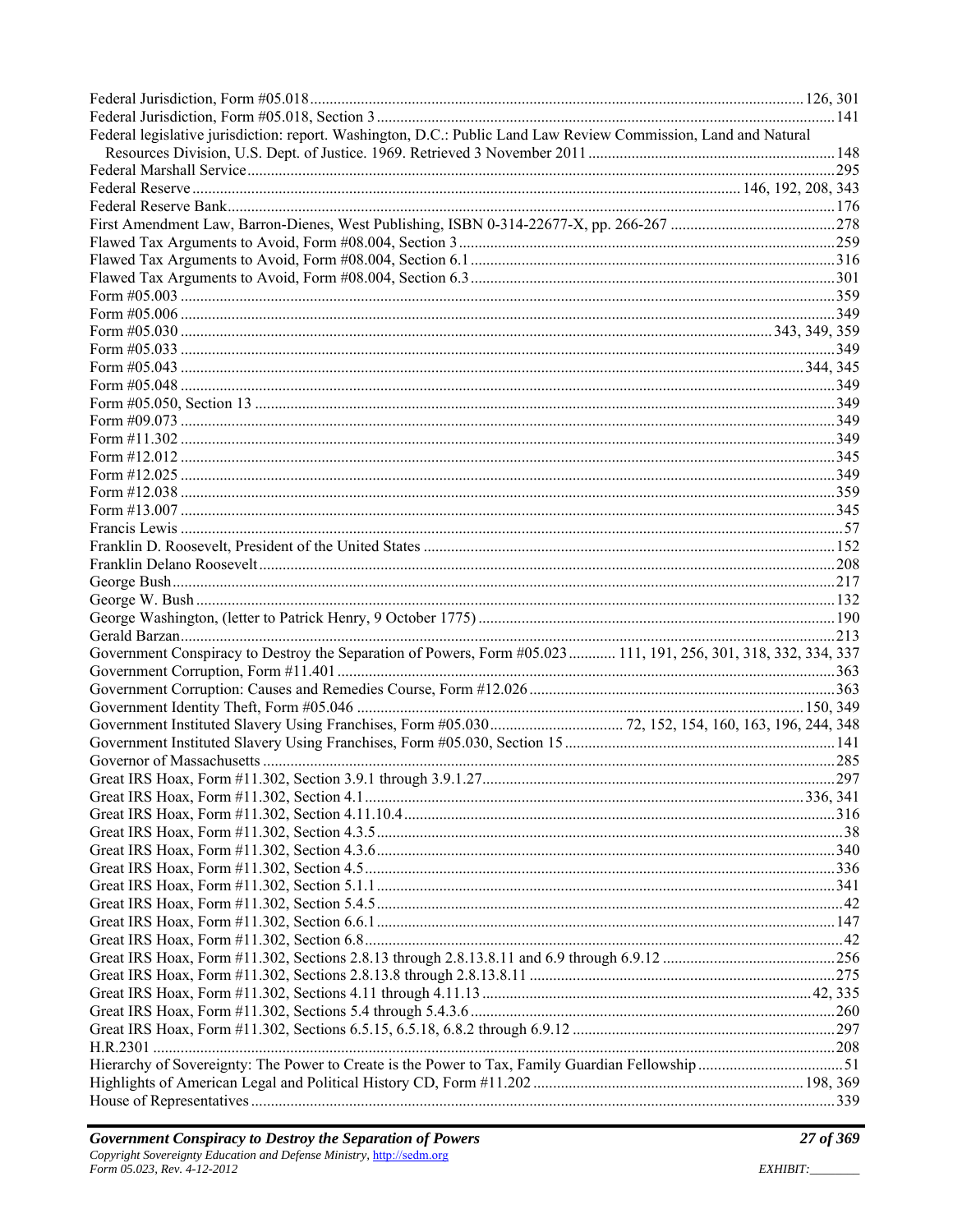| How Scoundrels Corrupted Our Republican Form of Government, Family Guardian Fellowship336                        |  |
|------------------------------------------------------------------------------------------------------------------|--|
|                                                                                                                  |  |
|                                                                                                                  |  |
|                                                                                                                  |  |
|                                                                                                                  |  |
|                                                                                                                  |  |
|                                                                                                                  |  |
|                                                                                                                  |  |
|                                                                                                                  |  |
|                                                                                                                  |  |
|                                                                                                                  |  |
|                                                                                                                  |  |
|                                                                                                                  |  |
|                                                                                                                  |  |
|                                                                                                                  |  |
|                                                                                                                  |  |
|                                                                                                                  |  |
|                                                                                                                  |  |
|                                                                                                                  |  |
|                                                                                                                  |  |
|                                                                                                                  |  |
|                                                                                                                  |  |
|                                                                                                                  |  |
|                                                                                                                  |  |
|                                                                                                                  |  |
|                                                                                                                  |  |
|                                                                                                                  |  |
|                                                                                                                  |  |
|                                                                                                                  |  |
| James Madison. House of Representatives, February 7, 1792, On the Cod Fishery Bill, granting Bounties346         |  |
|                                                                                                                  |  |
|                                                                                                                  |  |
|                                                                                                                  |  |
|                                                                                                                  |  |
|                                                                                                                  |  |
|                                                                                                                  |  |
|                                                                                                                  |  |
| Legal Deception, Propaganda, and Fraud, Form #05.014 99, 115, 147, 151, 157, 178, 215, 224, 249, 257, 274, 335   |  |
|                                                                                                                  |  |
| Legal Notice of Change in Domicile/Citizenship Records and Divorce from the United States, Form #10.001316       |  |
|                                                                                                                  |  |
|                                                                                                                  |  |
|                                                                                                                  |  |
| Macrory, Richard, 2008, Regulation, Enforcement and Governance in Environmental Law, Cameron May, London, p. 657 |  |
|                                                                                                                  |  |
|                                                                                                                  |  |
|                                                                                                                  |  |
|                                                                                                                  |  |
|                                                                                                                  |  |
|                                                                                                                  |  |
|                                                                                                                  |  |
|                                                                                                                  |  |
|                                                                                                                  |  |
|                                                                                                                  |  |
|                                                                                                                  |  |
|                                                                                                                  |  |
|                                                                                                                  |  |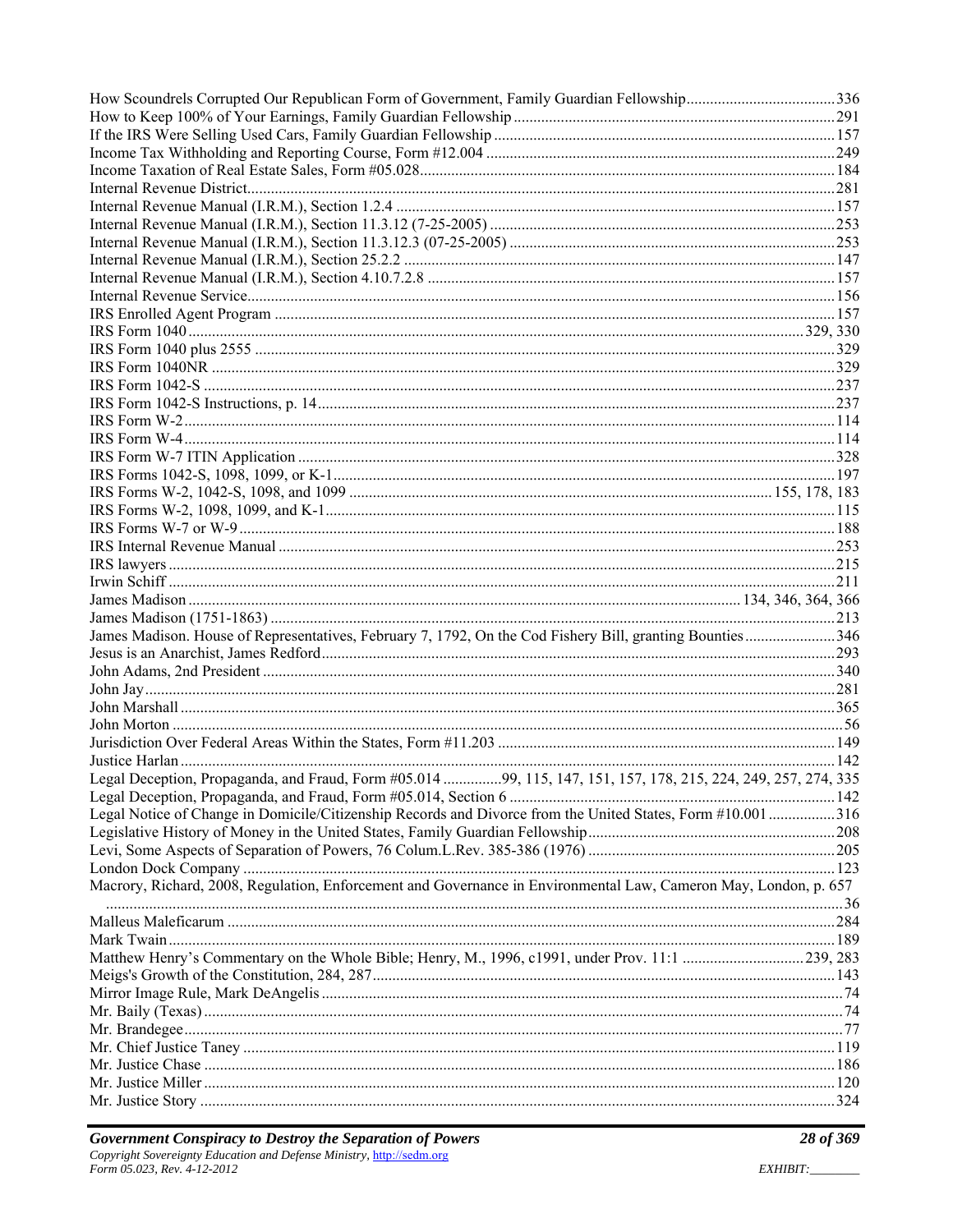| New Bible Dictionary. Third Edition. Wood, D. R. W., Wood, D. R. W., & Marshall, I. H. 1996, c1982, c1962;     |  |
|----------------------------------------------------------------------------------------------------------------|--|
|                                                                                                                |  |
|                                                                                                                |  |
|                                                                                                                |  |
|                                                                                                                |  |
|                                                                                                                |  |
|                                                                                                                |  |
|                                                                                                                |  |
|                                                                                                                |  |
|                                                                                                                |  |
|                                                                                                                |  |
|                                                                                                                |  |
|                                                                                                                |  |
|                                                                                                                |  |
| President Theodore Roosevelt; Opening of the Jamestown Exposition; Norfolk, VA, April 26, 190744               |  |
| Presumption: Chief Weapon for Unlawfully Enlarging Federal Jurisdiction, Form #05.017  117, 124, 178, 264, 296 |  |
|                                                                                                                |  |
|                                                                                                                |  |
| Readings on the History and System of the Common Law, Second Edition, 1925, Roscoe Pound, p. 254, 125          |  |
| Readings on the History and System of the Common Law, Second Edition, 1925, Roscoe Pound, p. 4138              |  |
| Readings on the History and System of the Common Law, Second Edition, 1925, Roscoe Pound, p. 543 101, 172      |  |
|                                                                                                                |  |
|                                                                                                                |  |
|                                                                                                                |  |
|                                                                                                                |  |
|                                                                                                                |  |
|                                                                                                                |  |
|                                                                                                                |  |
|                                                                                                                |  |
|                                                                                                                |  |
|                                                                                                                |  |
|                                                                                                                |  |
|                                                                                                                |  |
|                                                                                                                |  |
|                                                                                                                |  |
|                                                                                                                |  |
|                                                                                                                |  |
|                                                                                                                |  |
|                                                                                                                |  |
|                                                                                                                |  |
|                                                                                                                |  |
|                                                                                                                |  |
|                                                                                                                |  |
|                                                                                                                |  |
|                                                                                                                |  |
|                                                                                                                |  |
|                                                                                                                |  |
|                                                                                                                |  |
|                                                                                                                |  |
|                                                                                                                |  |
|                                                                                                                |  |
|                                                                                                                |  |
|                                                                                                                |  |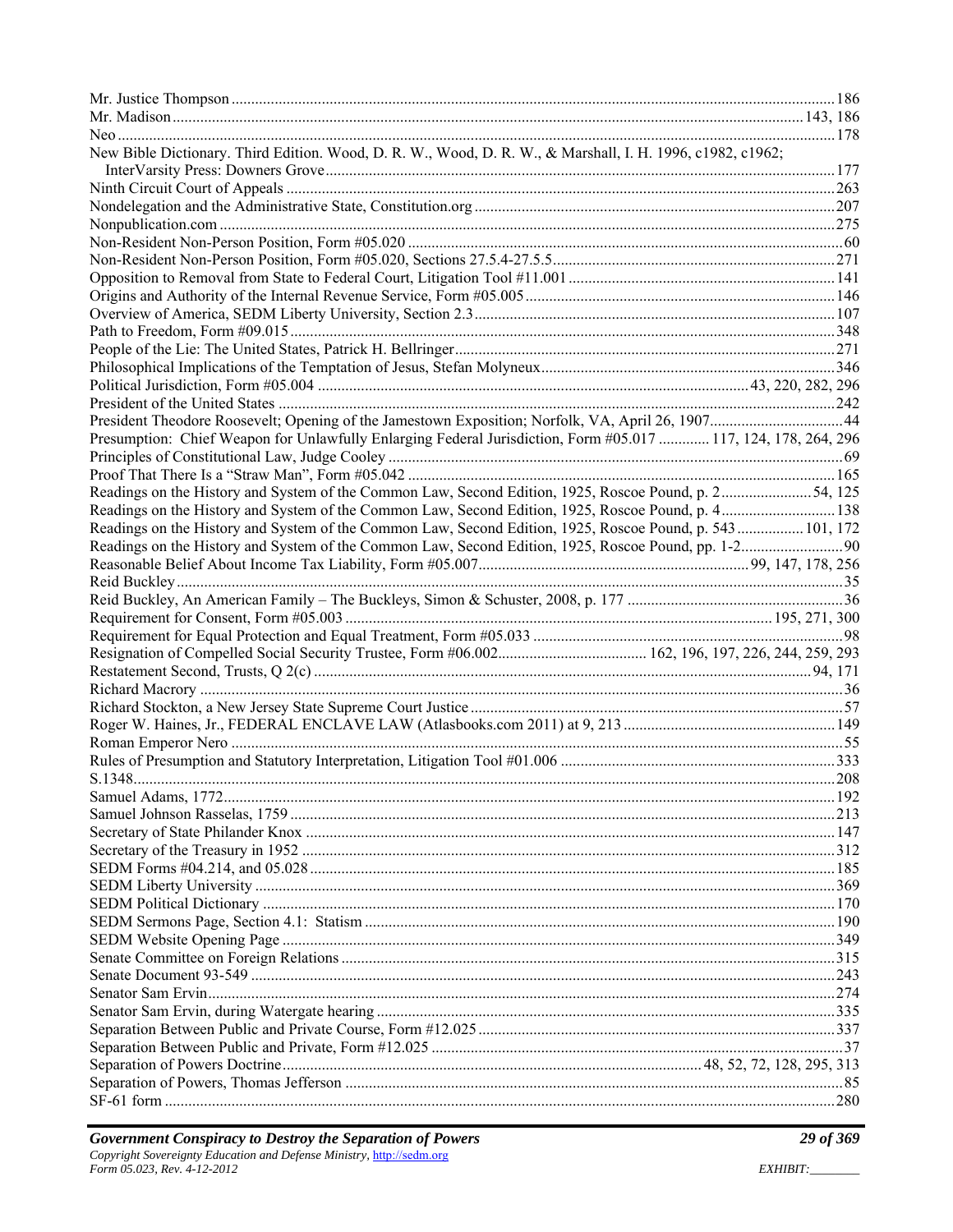| Stephen E. Castlen and Gregory O. Block, Exclusive Federal Legislative Jurisdiction: Get Rid of It!, 154 MIL. L. REV. 113 |  |
|---------------------------------------------------------------------------------------------------------------------------|--|
|                                                                                                                           |  |
|                                                                                                                           |  |
|                                                                                                                           |  |
|                                                                                                                           |  |
|                                                                                                                           |  |
| Taxation of Churches and ChurchGoers, Family Guardian Website, Spirituality Page, Section 8 162                           |  |
|                                                                                                                           |  |
|                                                                                                                           |  |
|                                                                                                                           |  |
|                                                                                                                           |  |
|                                                                                                                           |  |
|                                                                                                                           |  |
|                                                                                                                           |  |
|                                                                                                                           |  |
|                                                                                                                           |  |
|                                                                                                                           |  |
|                                                                                                                           |  |
|                                                                                                                           |  |
|                                                                                                                           |  |
|                                                                                                                           |  |
|                                                                                                                           |  |
|                                                                                                                           |  |
|                                                                                                                           |  |
|                                                                                                                           |  |
|                                                                                                                           |  |
|                                                                                                                           |  |
|                                                                                                                           |  |
|                                                                                                                           |  |
|                                                                                                                           |  |
|                                                                                                                           |  |
|                                                                                                                           |  |
|                                                                                                                           |  |
|                                                                                                                           |  |
|                                                                                                                           |  |
|                                                                                                                           |  |
|                                                                                                                           |  |
|                                                                                                                           |  |
|                                                                                                                           |  |
|                                                                                                                           |  |
|                                                                                                                           |  |
|                                                                                                                           |  |
|                                                                                                                           |  |
|                                                                                                                           |  |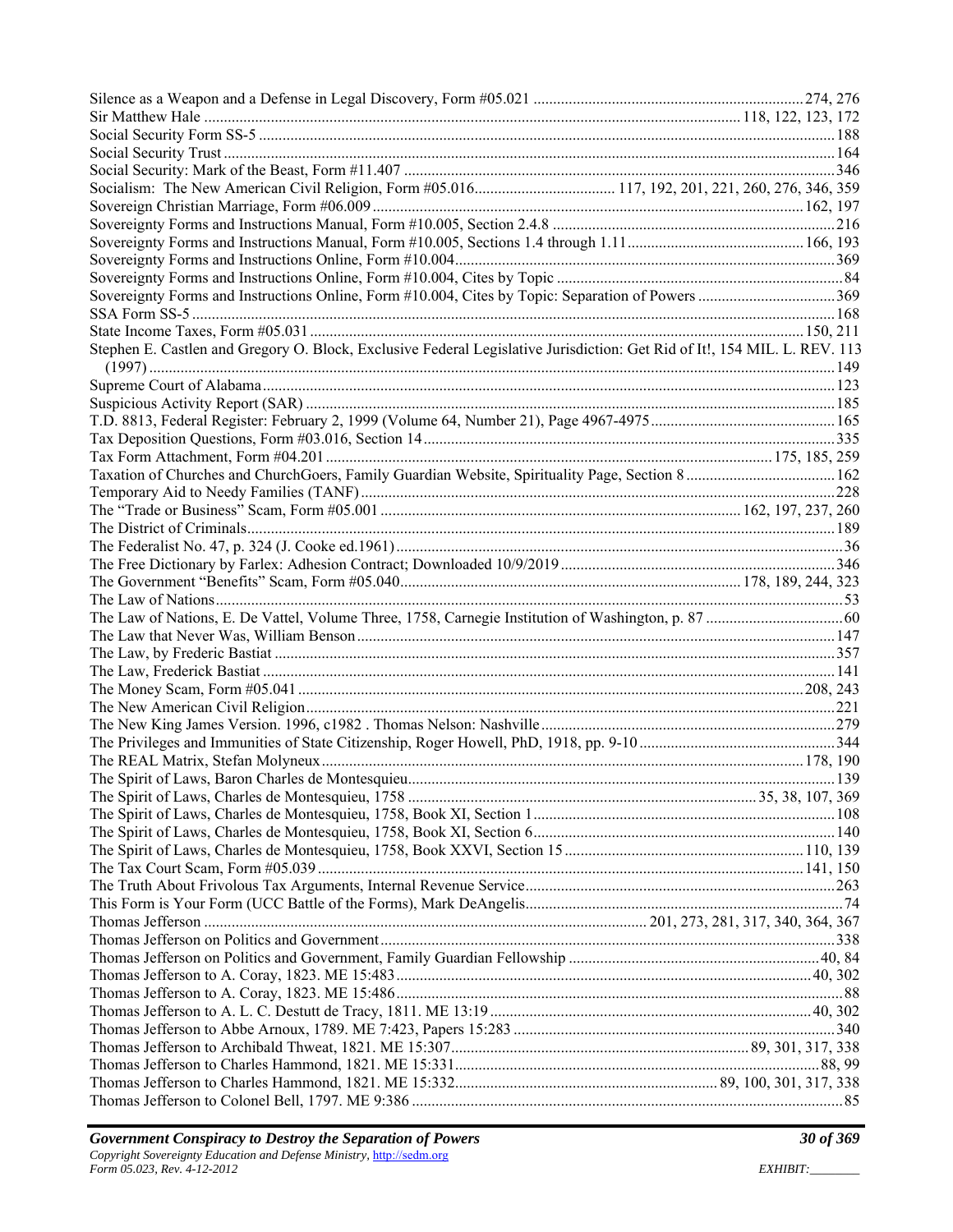| Two Political Jurisdictions: "National" Government v. "Federal" Government, Family Guardian Fellowship 258             |  |
|------------------------------------------------------------------------------------------------------------------------|--|
|                                                                                                                        |  |
| U.S. Attorneys' Manual, Section 9-20.000-Maritime, Territorial and Indian Jurisdiction, U.S. Department of Justice 149 |  |
|                                                                                                                        |  |
|                                                                                                                        |  |
|                                                                                                                        |  |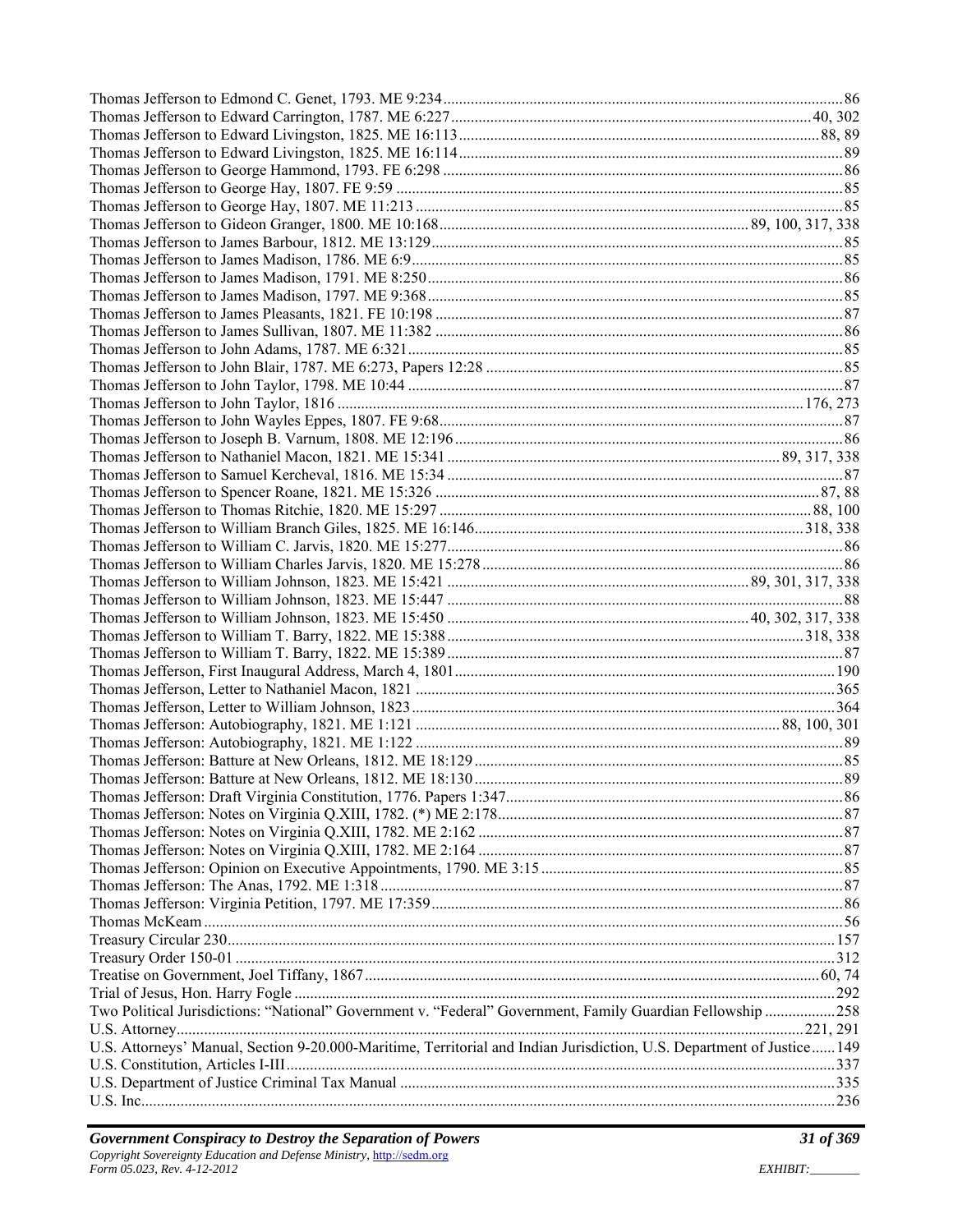| U.S. REPORT OF THE INTERDEPARTMENTAL COMMITTEE FOR THE STUDY OF JURISDICTION OVER<br>FEDERAL AREAS WITHIN THE STATES, PART 1, THE FACTS AND COMMITTEE RECOMMENDATIONS |  |
|-----------------------------------------------------------------------------------------------------------------------------------------------------------------------|--|
|                                                                                                                                                                       |  |
| U.S. Supreme Court  36, 41, 45, 47, 50, 62, 63, 74, 79, 81, 96, 105, 109, 115, 162, 166, 169, 172, 175, 177, 179, 180, 186,                                           |  |
| 192, 193, 197, 205, 208, 220, 221, 222, 227, 228, 229, 231, 233, 235, 250, 263, 268, 269, 273, 282, 299, 307, 309, 319,                                               |  |
| 322, 332, 334, 335, 365                                                                                                                                               |  |
|                                                                                                                                                                       |  |
|                                                                                                                                                                       |  |
|                                                                                                                                                                       |  |
|                                                                                                                                                                       |  |
|                                                                                                                                                                       |  |
|                                                                                                                                                                       |  |
|                                                                                                                                                                       |  |
|                                                                                                                                                                       |  |
|                                                                                                                                                                       |  |
| Vivien A. Schmidt, Democratizing France: The Political and Administrative History of Decentralization, p. 10 35                                                       |  |
|                                                                                                                                                                       |  |
|                                                                                                                                                                       |  |
|                                                                                                                                                                       |  |
|                                                                                                                                                                       |  |
|                                                                                                                                                                       |  |
|                                                                                                                                                                       |  |
|                                                                                                                                                                       |  |
|                                                                                                                                                                       |  |
| Why Domicile and Becoming a "Taxpayer" Require Your Consent, Form #05.002 45, 58, 99, 197, 257                                                                        |  |
| Why Domicile and Becoming a "Taxpayer" Require Your Consent, Form #05.002, Section 13.4116                                                                            |  |
| Why It is Illegal for Me to Request or Use a "Taxpayer Identification Number", Form #04.205  128, 258                                                                 |  |
|                                                                                                                                                                       |  |
| Why You are a "national", "state national", and Constitutional but not Statutory Citizen, Form #05.006 49, 99, 257, 316,<br>334, 335                                  |  |
|                                                                                                                                                                       |  |
|                                                                                                                                                                       |  |
| Why Your Government is Either a Thief or You are a "Public Officer" for Income Tax Purposes, Form #05.008  98, 165,<br>240                                            |  |
|                                                                                                                                                                       |  |
|                                                                                                                                                                       |  |
|                                                                                                                                                                       |  |
|                                                                                                                                                                       |  |
|                                                                                                                                                                       |  |
|                                                                                                                                                                       |  |
|                                                                                                                                                                       |  |
|                                                                                                                                                                       |  |

#### **Scriptures**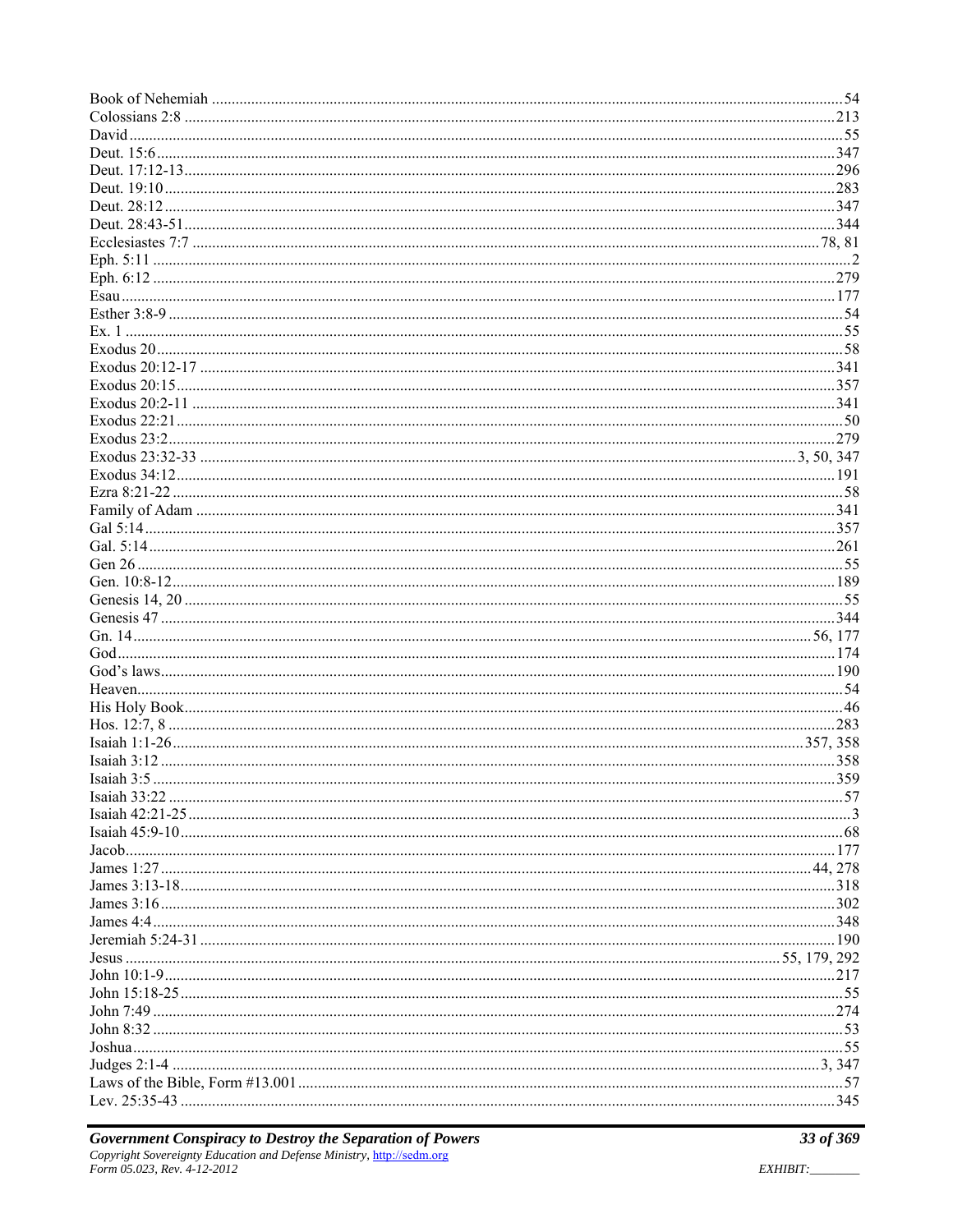|                                                                                                   | 239 |
|---------------------------------------------------------------------------------------------------|-----|
|                                                                                                   |     |
|                                                                                                   |     |
|                                                                                                   |     |
|                                                                                                   |     |
|                                                                                                   |     |
|                                                                                                   |     |
|                                                                                                   |     |
|                                                                                                   |     |
|                                                                                                   |     |
|                                                                                                   |     |
|                                                                                                   |     |
| The Open Bible, New King James Version, Thomas Nelson Publishers, Copyright 1997, pp. 340-341 223 |     |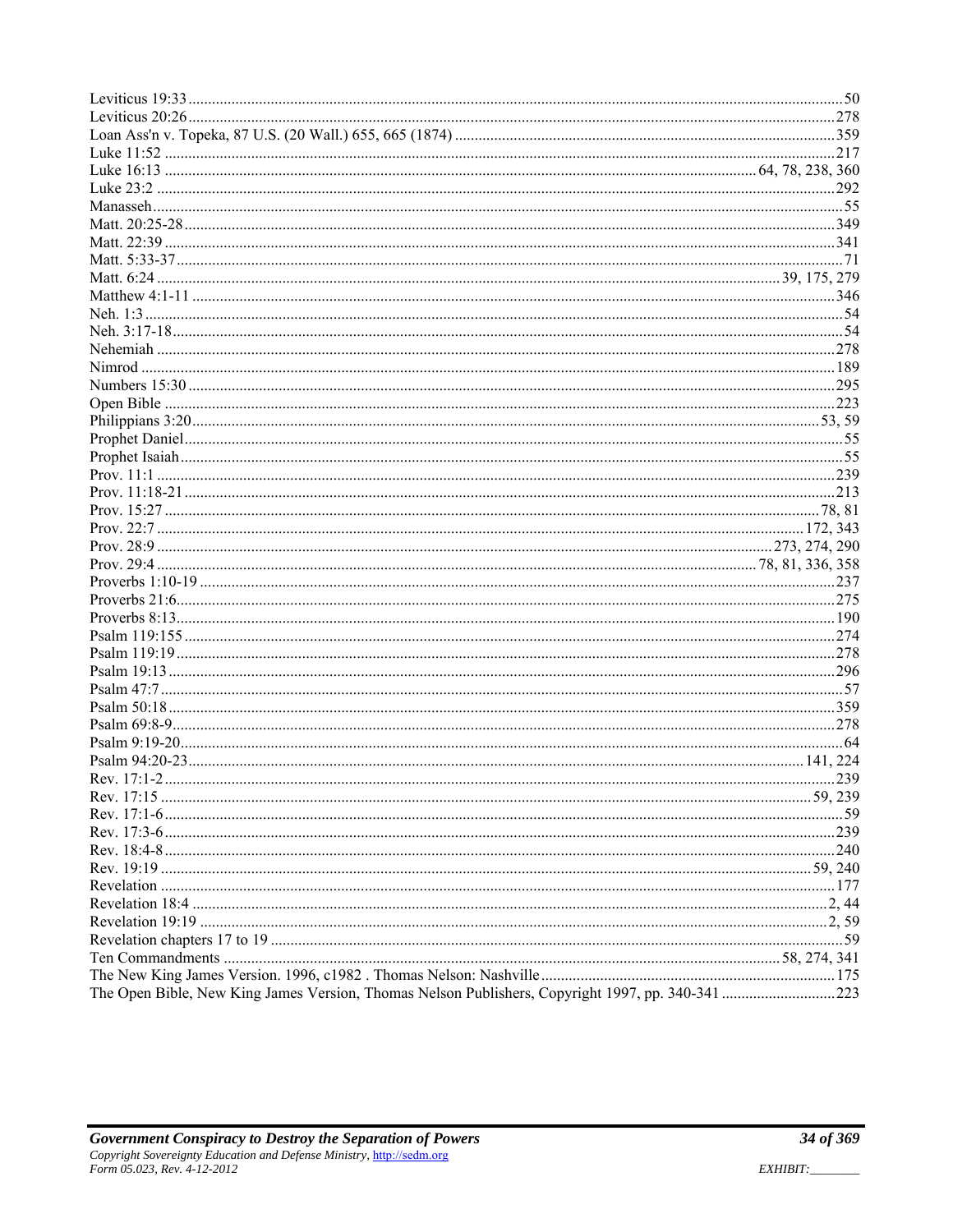### **1 Introduction**

*"When the legislative and executive powers are united in the same person, or in the same body of magistrates, there can be no liberty." [The Spirit of Laws, Charles de Montesquieu, http://famguardian.org/Publications/SpiritOfLaws/sol-02.htm]* 

This memorandum of law will:

- 1. Describe the purpose and history of the separation of powers doctrine as the foundation for our Republican form of government.
- 2. Provide evidence which demonstrates the various ways that it has been systematically undermined and maliciously destroyed by our political leaders and public servants in the Legislative, Executive, and Judicial branches of the government.
- 3. Provide a high level overview of how all of the efforts to systematically destroy the separation of powers have produced a New American Civil Religion of Socialism within our society.
- 4. Describe biblical reasons why Christians cannot participate in the current form of government and must divorce the corrupted pagan society we live in.
- 5. Provide evidence supporting the conclusion that the founding fathers anticipated and expected all the usurpations described in this document and warned us well in advance of their occurrence. These predictions have, in fact, furnished a road map for our public servants to destroy our system of government.

The notion of separation of powers is the foundation of our "republican form of government". The only mandate found in the Constitution is the one requiring the federal government to guarantee to every state of the Union a "republican form of government":

#### *Constitution, Article 4, Section 4.*

*The United States shall guarantee to every State in this Union a Republican Form of Government, and shall protect each of them against Invasion; and on Application of the Legislature, or of the Executive (when the Legislature cannot be convened) against domestic Violence.* 

#### Separation of powers implements the following political principle:

*Subsidiarity is an organizing principle of decentralisation, stating that a matter ought to be handled by the*  smallest, lowest, or least centralised authority capable of addressing that matter effectively. The Oxford English Dictionary *defines subsidiarity as the idea that a central authority should have a subsidiary function, performing only those tasks which cannot be performed effectively at a more immediate or local level. The concept is applicable in the fields of government, political science, neuropsychology, cybernetics, management and in military command (Mission Command). In political theory, subsidiarity is sometimes viewed as a principle entailed by the idea of federalism.* 

*[Wikipedia: "Subsidiarity" (6/6/2014), SOURCE: http://en.wikipedia.org/wiki/Subsidiarity]* 

Alexis de Tocqueville's classic study, *Democracy in America*, may be viewed as an examination of the operation of the principle of subsidiarity in early 19th century America. De Tocqueville noted that the French Revolution began with "a push towards decentralization...in the end, an extension of centralization."1 And he wrote that "Decentralization has, not only an administrative value, but also a civic dimension, since it increases the opportunities for citizens to take interest in public affairs; it makes them get accustomed to using freedom. And from the accumulation of these local, active, persnickety freedoms, is born the most efficient counterweight against the claims of the central government, even if it were supported by an impersonal, collective will."<sup>2</sup>

The term "subsidiarity" is also used to refer to a tenet of some forms of conservative or libertarian thought in the United States. For example, conservative author Reid Buckley writes:

<sup>&</sup>lt;sup>1</sup> Vivien A. Schmidt, *Democratizing France: The Political and Administrative History of Decentralization*, p. 10.

<sup>&</sup>lt;sup>2</sup> A History of Decentralization, Earth Institute of Columbia University, accessed 4 February 2013.